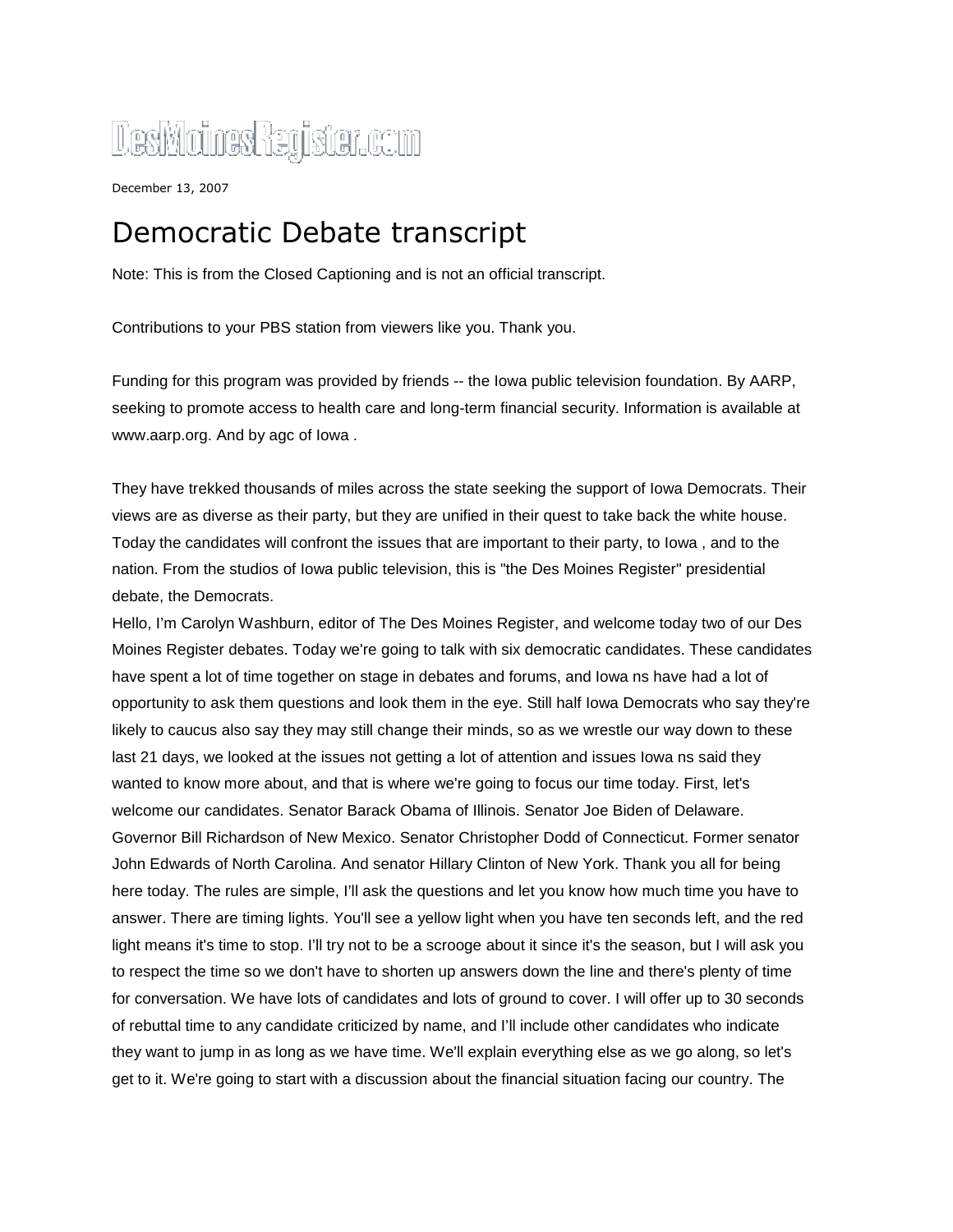single biggest issue Iowa ns of both parties said they wanted you to talk more about. Would it be a priority of your administration to balance the federal budget every year? If yes, how, and if no, why not? Senator Obama, I'd like you to start us off, you'll have one minute.

Over the last seven years what we've seen is an economy that's out of balance because of the policies of George Bush and the republicans in congress. Not only do we have fiscal problems, but we've got growing inequality, so people are working harder for less and they're seeing costs for everything from college education to health care to gas at the pump go up. What I want to do is get the long-term fundamentals right. That means that we are investing in education, we're investing in infrastructure, we're getting our trade deals structured so that they're fair, and that we are also ending the war in Iraq where we're spending 10-12 Billion a month. That is money that can be applied back here at home for critical issues. Now, the fact is we're not going to be able to do this unless we're able to overcome some of the special interests that have clogged up the system and created trillions of dollars of tax loopholes and tax breaks. We need to put those back into the pockets of hard-working Americans.

Just so I'm clear, a priority to balance the federal budget or not necessarily?

We are not going to be able to dig ourselves out in one or two years, but if we can get on a path of sustained growth, end the war in iraq, end some of the special interest earmarks that have been clogging up the system, I believe we can return to a balanced budget.

#### Governor Richardson?

I have to, by law as governor, balance budgets. I've balanced five. And it would be a major priority of mine. This is what I would do as president. We have to balance the budget. I would advocate for line item veto authority for the president, a constitutional amendment to balance the budget. There's \$73 Billion in corporate welfare that needs to be eliminated. I think we all have to sacrifice, the congress, too, and that means eliminating congressional earmarks. That means also having pay as you go policies in our budget if somebody thinks of a new program or is going to cut a tax, we've got to make sure it's paid for. But most importantly, I believe balancing the budget should be viewed as an opportunity to have economic growth the way we did in the Clinton years. We created new jobs, we stopped raiding the social security trust fund, and there was economic growth in this country. That's what I would do as president.

# Senator Biden?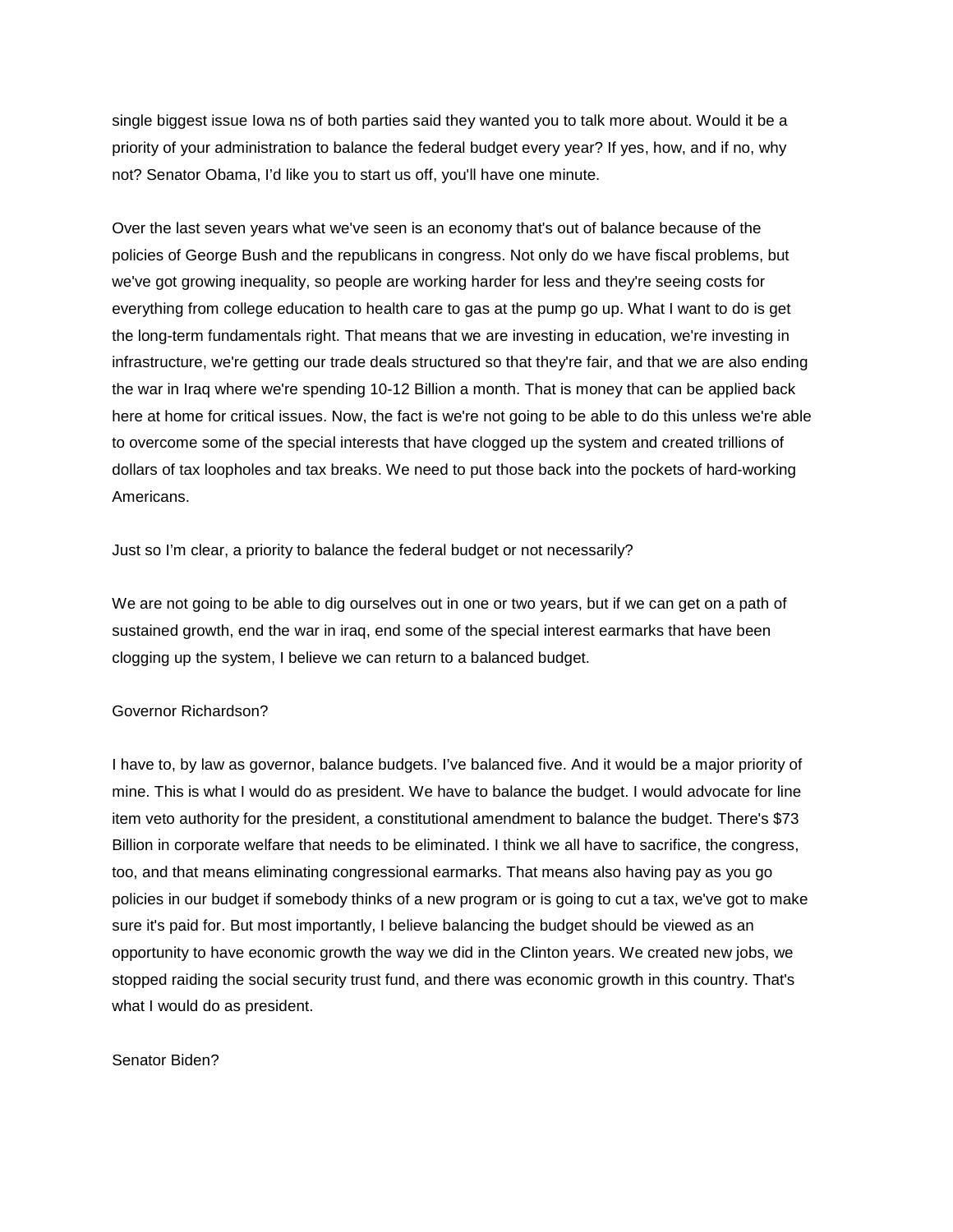I think it's pretty straightforward. You don't have to make a choice of balancing the budget and/or leaving the priority that is most of us feel strongly about. Just put in real stark terms, it's about priorities. I apologize for my cold. Just by eliminating the war, eliminating the \$200 Billion in tax cuts that aren't needed for the top 1%. And by cutting somewhere on the order of \$20 Billion a year out of the military for special programs from star wars to the f22 to the anymore its class destroyer, you could save enough to allow me everything I want to do and still bring down the deficit by \$150 Billion. It would cost less than half. So the republicans are trying to sucker us into this. You either have to balance the budget and do nothing to make people's lives better, or you're going to balloon the deficit.

We're just going to go down the line with this dun.

Well, listen, the federal government's not much different. I've been a strong supporter, was a strong supporter of Rudman Hollings, but what we need to be doing is growing our economy again, we're dealing with some of the deep underlying problems that have caused the earnings to decline. Health care costs have gone up 87%, energy costs continue to rise, the cost of higher education. The cost right here at the university of Iowa has gone up 141% in the last six or seven years, so we need to have an economy that's driving growth, creating jobs which is the best social program anyone ever created, and then simultaneously as you grow bringing an end to the war in iraq, then we can begin to put that discipline back into our process. But the national government is a very different entity than the state government, require as lot more flexibility to it.

Senator Edwards, we have 30 seconds for these rebuttals.

Thank you very much. First of all, we have to get rid of the structural deficiency of the economy. We have to strengthen and grow the middle class, which is struggling mightily in this country today. And one of the reasons we've lost jobs, we're having trouble creating jobs, we're having trouble growing and strengthening the middle class is because corporate power and greed have literally taken over the government, and we need a president who's willing to take these powers on. It is the only way we're going to have universal health care, have a trade policy that works for American workers, have a tax policy that's not favoring big, multi-national corporations but instead favors the middle class and working people.

Fiscal responsibility is a very high priority for me. We don't have to go back far in our history to see what happens when we do have a fiscally responsible budget that does use rules of discipline to make sure that we're not cutting taxes or spending more than we can afford. I will institute those very same approaches. You can't do it in a year. It'll take time, but the economy will grow again when we start acting fiscally responsible. And then we can save money in the government by cutting out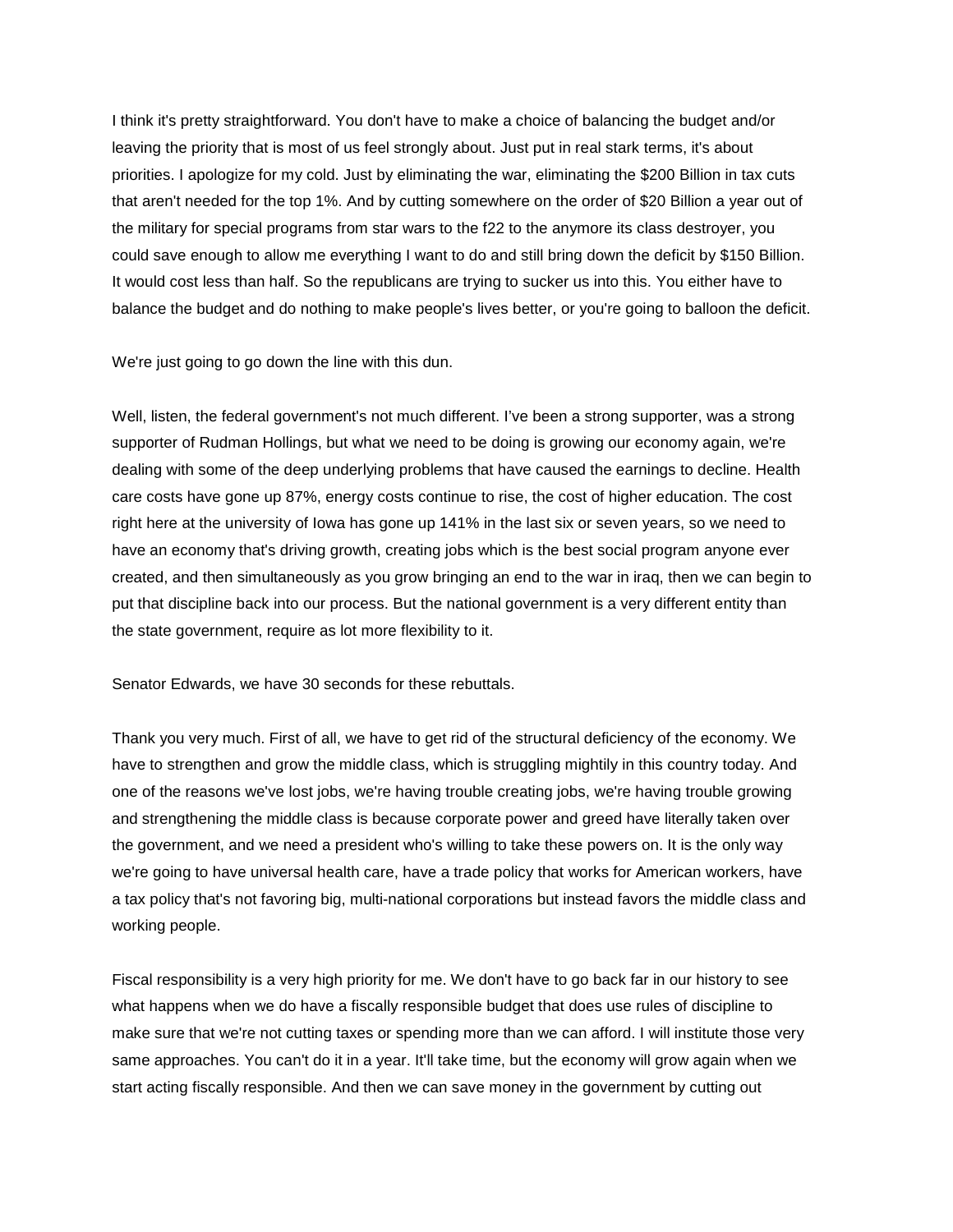private contractors, closing loopholes, getting the health care system to be more efficient. We'll do all of this at the same time, but the results will take a while for us to see.

Let me follow up on this, and I'll start with governor Richardson. This will be a 60-second answer. When are tax increases necessary and appropriate, then, and given the current deficit, which of your priorities would be worth asking Americans to pay more for?

Well, I think the 2% for the wealthiest Americans, that is unfair, unequal. That would go in my objectives as president. I think we also when we talk about balancing the budget, I've advocated constitutional amendment. Obviously, you can't do it in the time of war, recession, you can't do it in the time of an emergency. I would exclude social security. But I think what is critically important is that when we talk about our most urgent national priority, the war, we've spent \$500 Billion in this war, and these are funds that could go o f to our domestic priorities. To health care, to kids, to education, to improving our schools. To rebounding also in terms of our national spirit. But fiscally responsible budgets, I believe, are critical for economic growth. And we use a tax structure to incentivize the economy, to give preference to solar, wind, biomedical companies and aviation and companies of the future. I would take those steps as president along with improving our education system too. That'll will make us more competitive.

Thank you. Senator Edwards.

Well, I just want to add one thing. The tax policy in America has been established by big corporations and the wealthiest Americans. That's why we have tax breaks for the top one and two percent, it's why the profits of big corporations get bigger and bigger. So what we ought to be doing instead is getting rid of these tax breaks for big, the wealthiest Americans, big tax breaks for companies that are actually taking American jobs overseas. This is insanity when we're losing American jobs at the rate we are today. And then on top of that, we need to help middle-class families. I have proposed specific ideas to help them save, to help them send their kids to college, and make sure they can pay for child care. All these things are aimed at making sure that we strengthen the middle class, that we can pay for things like universal health care. Being honest with people, unless you have a way to pay for it, this is how you'd pay for it.

Senator Clinton, 30 seconds.

I think it's important we recognize how people feel in Iowa and across America. They're one pink slip, one medical diagnosis away from falling through. I want to restore the tax rates we had in the '90s. That means raising taxes on corporations and wealthy individuals. I want to keep the middle-class tax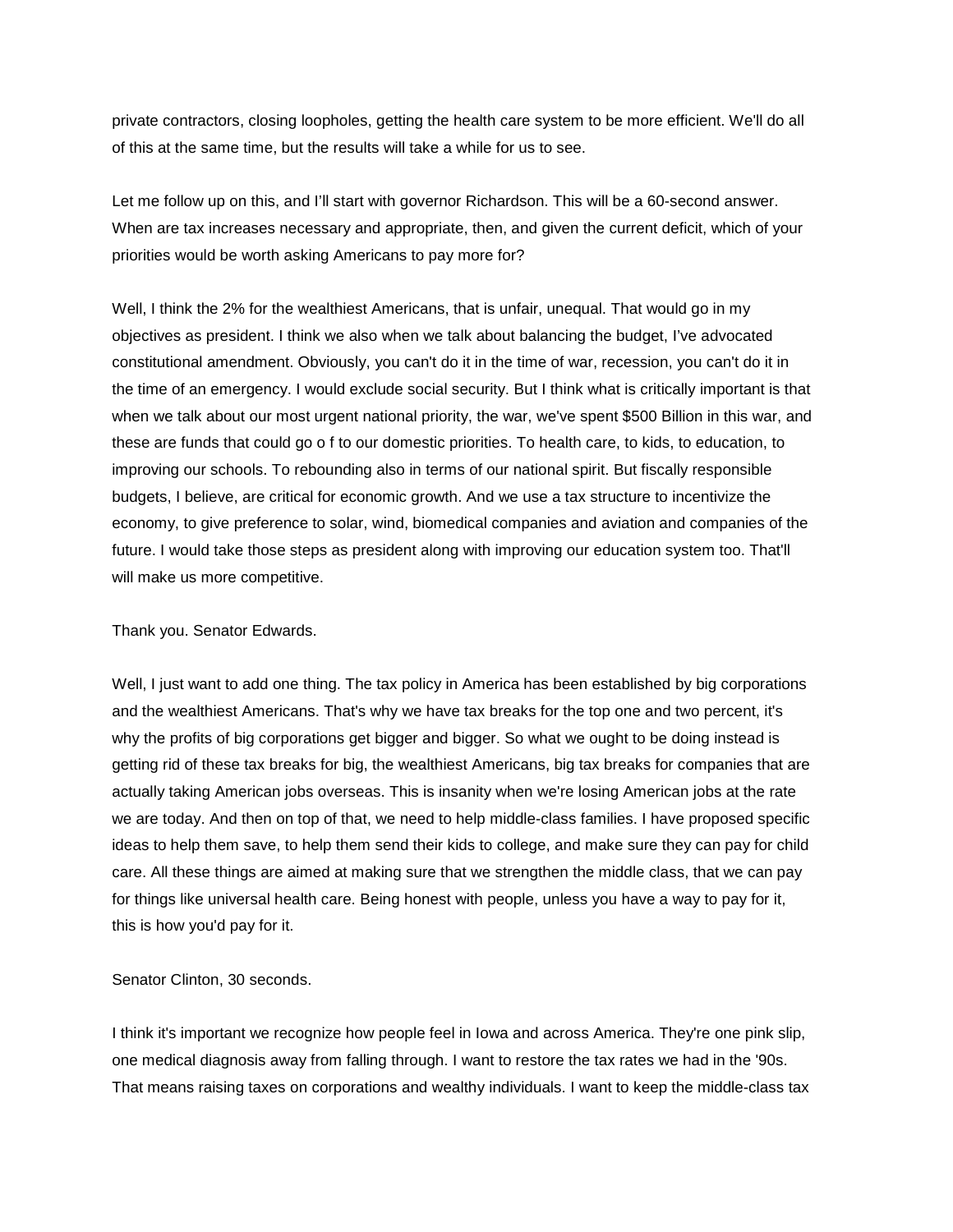cuts, and I want to start making changes that will save us money, save money in our medicare budget, save money for the average American. During the '90s the typical Indiana family's income rose \$7,000.

I want to go back to a question. You all campaign on fairly significant new programs in education, health care, and the like that will cost Billions of dollars. At the same time, many of you have said that even if we start pulling troops out of Iraq now, it will take some time to do that in a safe and orderly way. So if we assume that we'll continue to have some military expenses in Iraq for many months, how will you pay for your new ideas in the short term? Senator Biden.

By the way, the defense department's gigantic. It's not just the war in iraq. Over the first four years I think all of us are going to try to get the troops out of there. I think I can do it in the first year. We shouldn't buy into the republican paradigm, and that is the idea they've built this deficit up, the republicans, in order to make it difficult to do the things we need to do. And we need to deal with health care, we need to deal with these things. Just list a few things. You can take 20 Billion a year out of the defense department just by eliminating weapons systems. You can, in fact, cut. You can put more into the government by close to \$150 Billion in tax cuts going to people who don't need them, will not affect the economy, and they didn't ask for them. So you can pay for every one of these initiatives, but as my dad used to say, it's all about priorities. What are your priorities? I would fundamentally change the republican priorities of rewarding only the wealthy government programs as well as dealing with a more rational policy to promote jobs.

#### Senator Obama?

Well, every proposal I've put forward during this campaign we have paid for, and we have specified where that money is going to come from. Let's just look at our tax code because it's a great example of how we could provide relief to ordinary citizens who are struggling to get by. Right now we've got a whole host of corporate loopholes and tax havens. There's a building in the Cayman Islands that houses supposedly 12,000 u.s.-based corporations. Now, that's either the biggest building in the world or the biggest tax scam in the world, and I think we know which one it is. If we close some of those loopholes, that helps me close -- we've put forward tax relief plans, that will not only restore fairness to our tax code, but it also puts money into the pockets of hard-working Americans who need it right now, who will spend it, and will actually improve our economic growth over time, particularly at a time when we're seeing a credit crunch. But it requires leadership from the white house that restores that sense that we're all in this together, and that we're not just on our own.

I'm going to ask governor Richardson and senator Dodd to answer this, 30 seconds, and then I think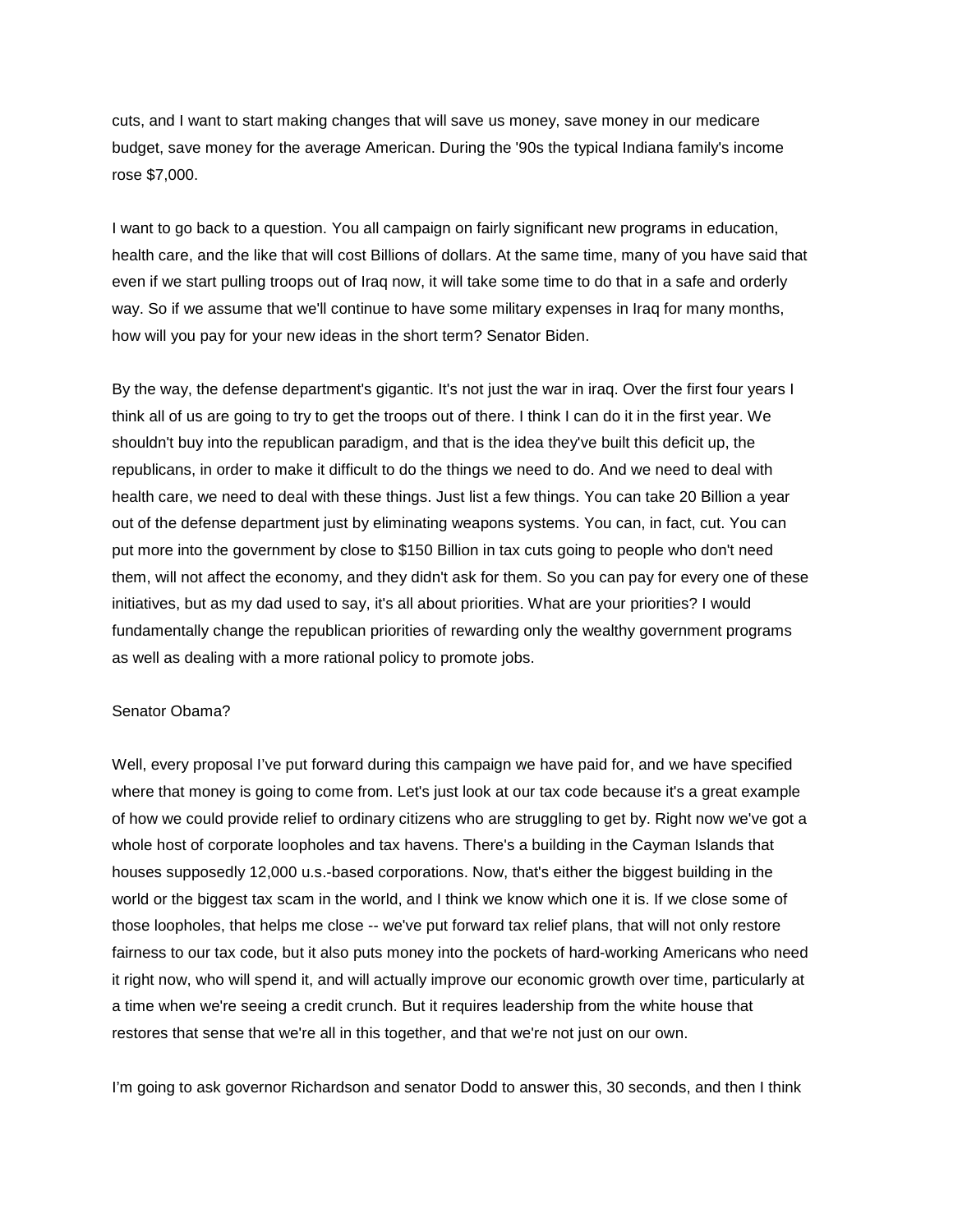we'll move to another question. Governor Richardson.

Well, I detailed \$57 Billion in military reductions which involve missile systems, procurement reform. But we've got to recognize that the iraq war has drained our military. And what we need food is we need a couple of more divisions in the army, in the marines, we've got to take the va system needs funding, our veterans coming back are not properly being taken care of, and we need to recruit and retain to keep the volunteer army going. We need to improve our readiness, our equipment, so there are some military priorities that America and the next president has to address.

#### Thank you. Senator Dodd?

I try to frame this in the context of what's fair, and one of the constituencies that's suffering the most, the middle class, following further and further behind. About 12 or 13 million of our citizens are children live anything poverty. I've tried to expand the child tax credit here which would take some two-and-a-half million children out of poverty. We begin to lift people up as well here by providing the opportunities for them to get out of the liftties they're in economically and have an opportunity to grow, fulfill those jobs needed in our country. But growing the economy, too often, I think, Democrats are just associated with tax increases and not investing in the growth of our nation which I've been committed to for 26 years in the senate.

Thank you. This question will go first to governor Richardson for 60 seconds. China is often called the United States' banker because it holds so much of the federal debt. Given that, how should we manage our complicated relationship with china differently than we have now?

Well, for one we should have a relationship that's based -- and a recognition that china is a strategic competitor. Our relationship with china today is clearly one sided. I'd be tougher when it comes to trade, I'd be tougher with china when it comes to human rights. They need to be doing a lot more on genocide in Darfur, they need to take accidents where they protect their workers, where they have constitutional elections. Now, at the same time, we also have to make sure that china trades on an equitable basis when the United States. We ought to ban these toys they're bringing in. We ought to ban some of the contaminated food they're bringing in. But we must recognize, too, that china's a major power, and we have to have an important, strategic relationship with them. And so what I would do, I would be stronger, as I said, with china when it comes to human rights and trade. I would tell them they cannot continue playing around with currencies. They control a large part of our debt. It would be a stronger relationship with American leadership.

Thank you. Senator Dodd?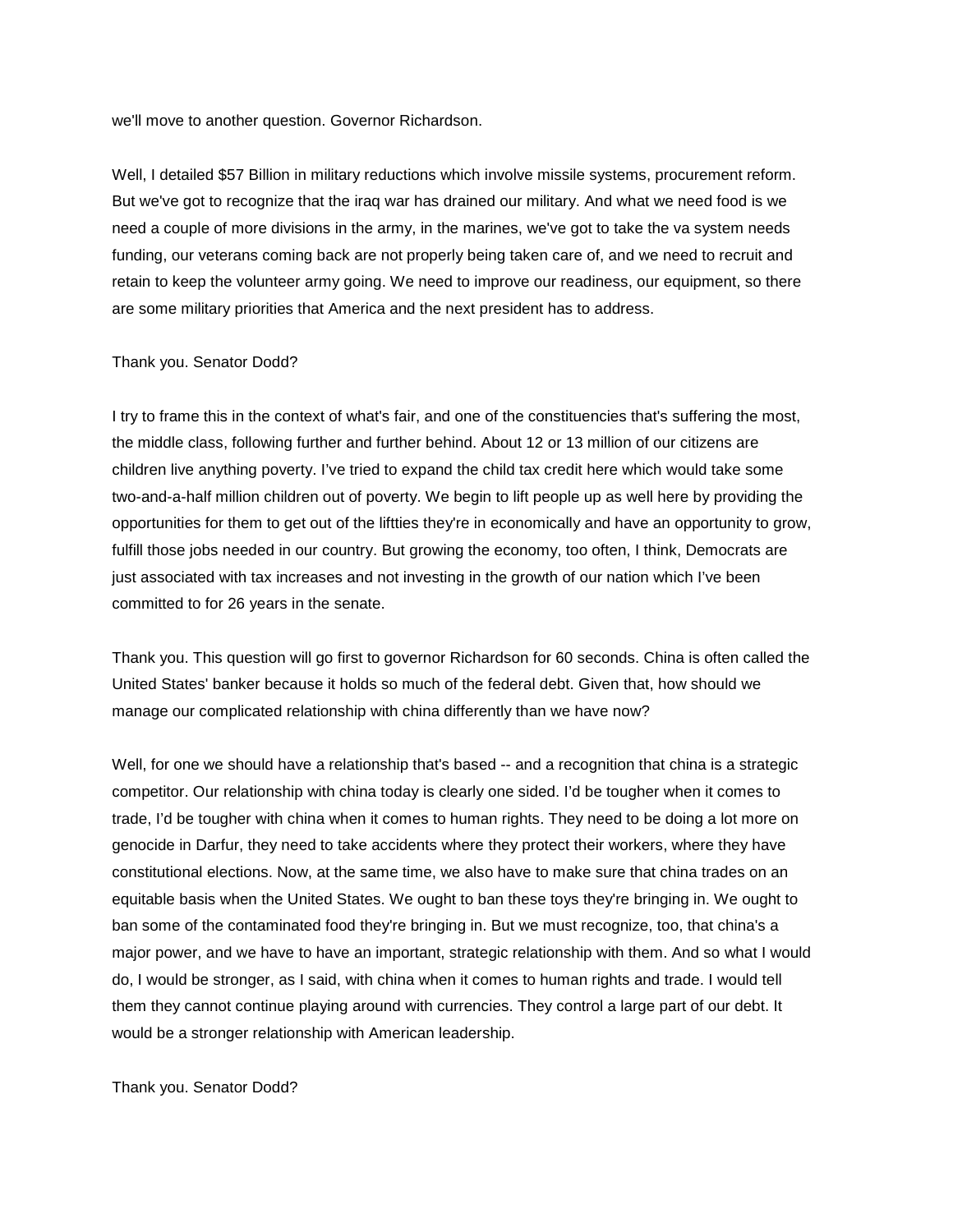Well, my colleagues have talked about china being a competitor, and competitors normally operate under the same rules. I don't mind competing with someone as long as we're operateing under the same rules. When you have the chinese government make it more difficult for us to access even entertainment, not to mention, of course, the intellectual property theft that goes on. Here you're still using slave labor, you manipulate your currency to give you a 40% advantage over our manufacturers, that's no longer just a competitor, that's a very different relationship. Now, it's obviously important not to get bellicose. This is a very important relationship for us in the 21st century, but I think Americans are tired of this conversation, somehow, that it's business as usual. It's not. We don't have the same access to our shelves, to our services that we'd like to sell. They're very, very rickettive here. We need to get fair if we're going to have a better relationship or before long this will no longer be the most desirous market for them, and we will have disadvantaged our country substantially. This is a major, major issue.

Thank you. Senator Clinton, is too much of the federal budget going to entitlements? So how do we change entitlements for the future so we keep the promises.

In this auditorium, no matter how young they are. Number two, Hillary touched the points about medicare. It's cost. It's not new benefits, it's cost. And the whole idea there is the combination of the \$10 Billion we're overpaying HMOs a year, the combination of prescription drug costs being able to be negotiated for the federal government, and the combination of modernizing the system so you deal with chronic diseases, it's estimated we could save over \$100 Billion a year in medicare. So it is within our capability to do it. The question is you've got to act. And this is all about action. And I think we're totally within our capacity to do both of those things.

I'm going to let senator Obama and governor Richardson answer, 30 seconds, please.

Well, just to emphasize just how important prevention and cost savings can be in the medicare system. If we went back to the obesity rates that existed in 1980, that would save the medicare system a trillion dollars. So many of the reforms I've suggested in my health care plan will reduce costs not just for the overall system, but also for medicare. One thing I have to say, we are not going to make some of these changes unless we change how business is done in Washington. The reason we can't negotiate prescription drugs under the medicare prescription drug plan is because the drug companies specifically sought and obtained a provision in that Bill that prevented us from doing it.

Thank you.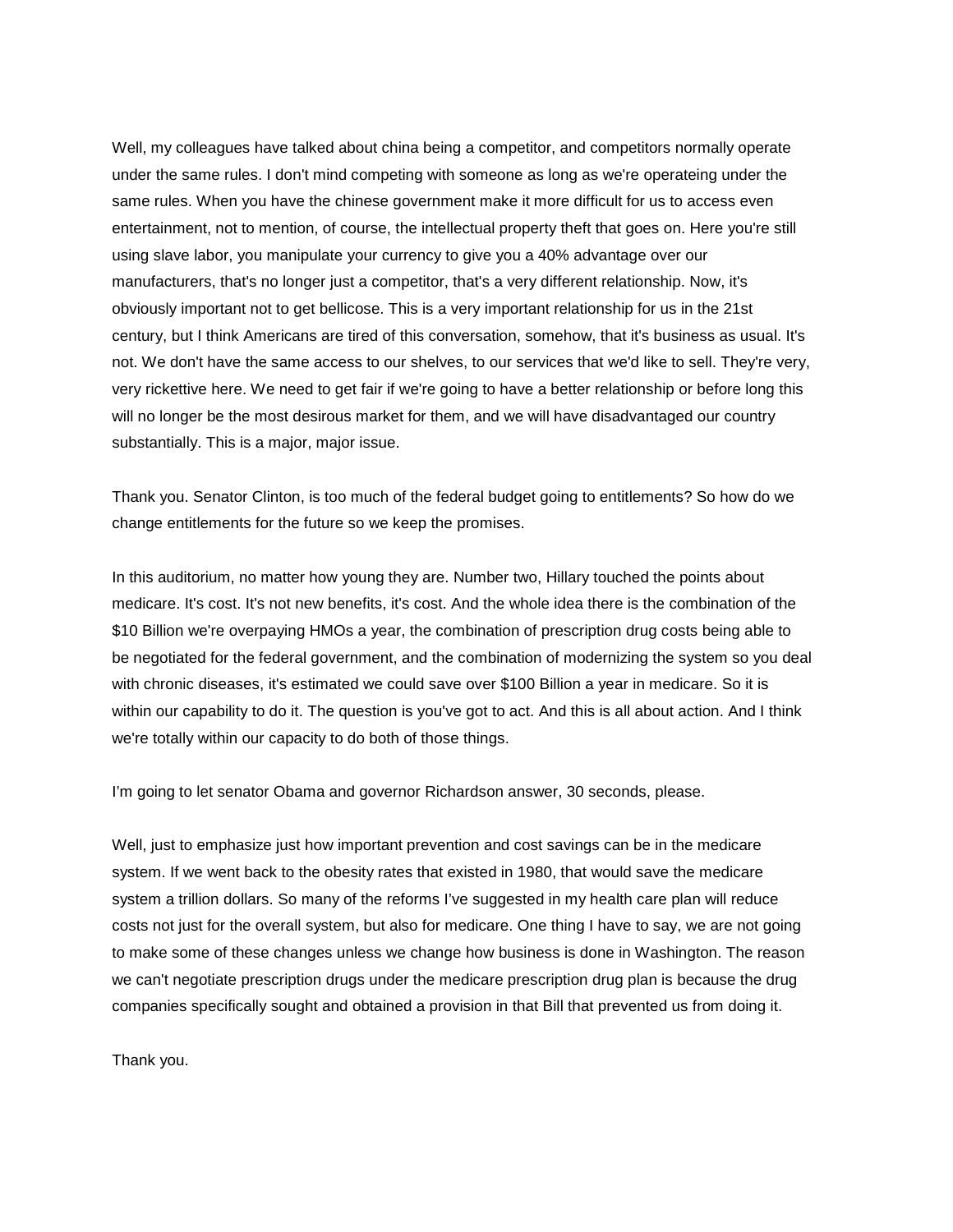And unless we change that politics, we're going to continue to see the waste we're seeing in the entitlement programs.

# Governor?

I believe universal health care is a right for every American. And one-third of all of our health care budget, \$2.2 trillion, one-third of that goes to administration and bureaucracy, failure to have electronic records. That has to shift to direct care. But prevention is going to be the key. You mentioned medicare. 33% of medicare costs are, today, related to diabetes. We've got to have an elimination, as I did in New Mexico, of junk food in schools. We need to have mandatory 'tis ed. We have to be a country that does more research on stem cell research, on autism, on heart disease, on chronic diseases, on cancer. We spend \$6 Billion on cancer this year. That's two weeks of the iraq war.

Thank you, governor. We're going to give each of the candidates 30 seconds to make a free open statement. The campaigns drew for the order of these statements, and we're going to hear from the first two candidates now, senator Obama, and then senator Edwards.

Thank you, Carolyn. You know, 40 years ago dr. King challenged America to act on what he called the fierce urgency of now. And I feel that urgency today. Our nation's at war, the planet's in peril, and Americans and Iowa ns are working harder and harder just to keep pace. Now, I am confident that we can meet these challenges. I believe we can provide better economic security, that we can restore our standing in the world, and that we can make sure our children have a brighter future, but we can only do it if we have the courage to change. If we can bring the country together, if we can push back against the special interests, and if we level with the American people about how we're going to solve our problems. That's the kind of campaign I've tried to run, and that's the kind of president that I intend to be. I ask that all of you caucus for me.

Thank you. Senator Edwards.

So much at stake in this election. Jobs, the middle class, health care, preserving the environment and the world for future generations, but all those things are at risk. Why? Because of corporate power and corporate greed in Washington, D.C. and we have to take them on. We can't, they can't make a deal with them, you can't hope that they're going to go away. You have to be willing to fight, and I want every caucus goer to know I've been fighting these people and winning my entire life. And if we do this together, rise up together u we can make absolutely certain starting here in Iowa that we make this country better than we left it.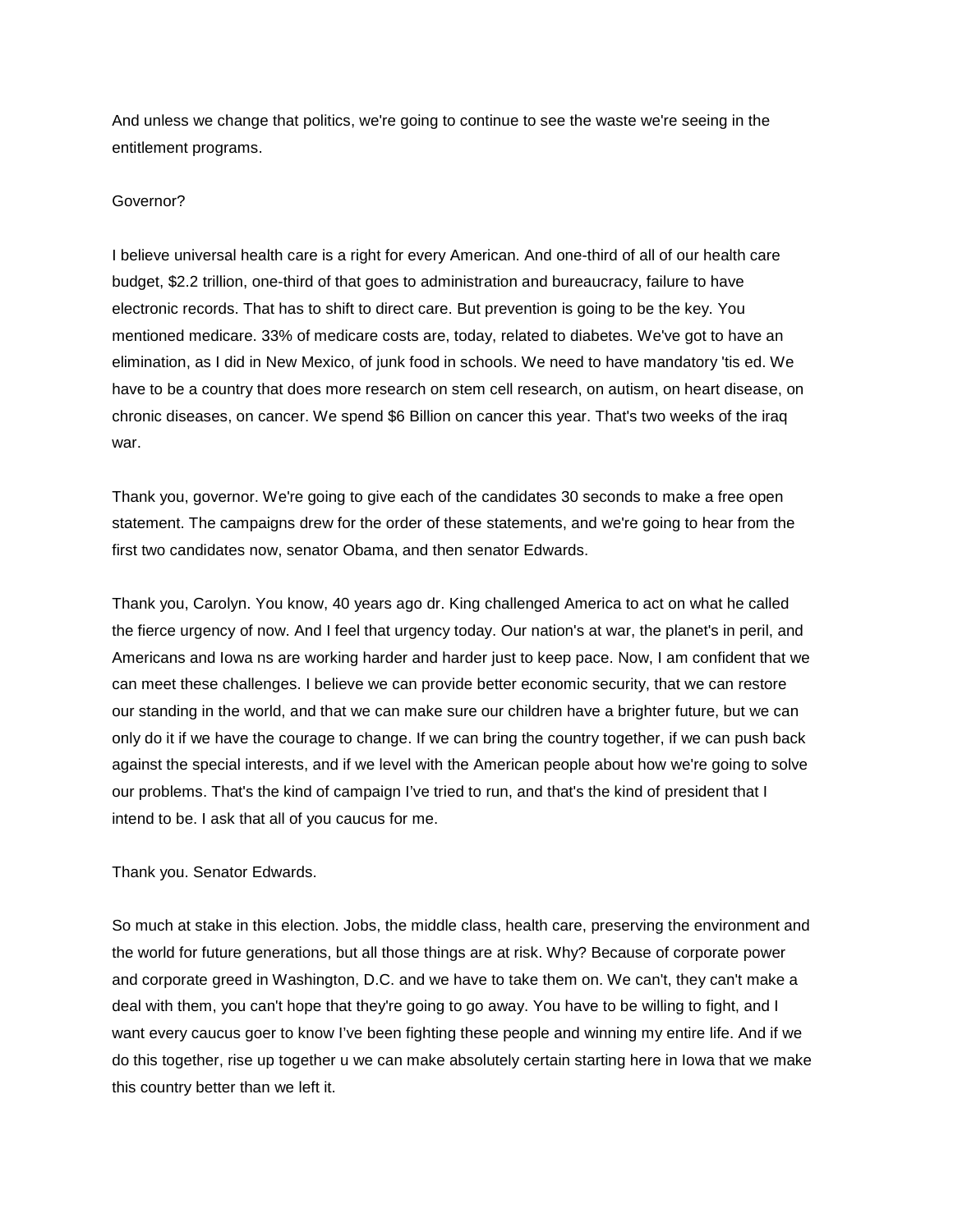Thank you.

Leave it better than we started.

[laughter]

Whatever

We all knew what you meant.

I thought you did.

Well, I want to come back to some other issues affecting the American economy. You'll have 45 seconds to answer these. Some of our big trading partners commit human rights violations. Considering that poverty and abuse are also often blamed for fostering terrorism, how should we alter trading policies with these countries? Senator Biden?

We should hold them accountable. Every new trade agreement, and I voted against them all since nafta, every new trade agreement should have built into it what we all talk about. Environmental standards and labor standards. But we talk about it in terms of preserving jobs heres, but -- here, but it's also about human rights. Signing an agreement knowing they're going to exploit workers either by polluting their lungs or their drinking water and/or putting them in a position where they're getting paid a couple bucks a week. So it should be a condition to every trade agreement that we engage in.

#### Governor Richardson?

Well, I believe that human rights is a fundamental tenet of American foreign policy and, therefore, trade policy. And I'm going to be very specific. What we need to do is impose trade sanctions when a country violates human rights and doesn't hold elections, as we should be doing and we're doing in Burma, as we're doing in Sudan, as we probably should consider doing with china. But also I think in any future trade agreement we've got to specify that every nation that we trade with and have a trade agreement has to follow international core labor standards, no child labor, no slave labor, the right for freedom of assembly, collective bargaining, the opportunity to make sure there's job safety, that there's some kind of wage parity to, and also environmental protection. Air quality standards. This is what's important. These are our values. We have to transmit our democratic values of a equality and freedom and human rights when it comes to our trade policy, when it comes to our national security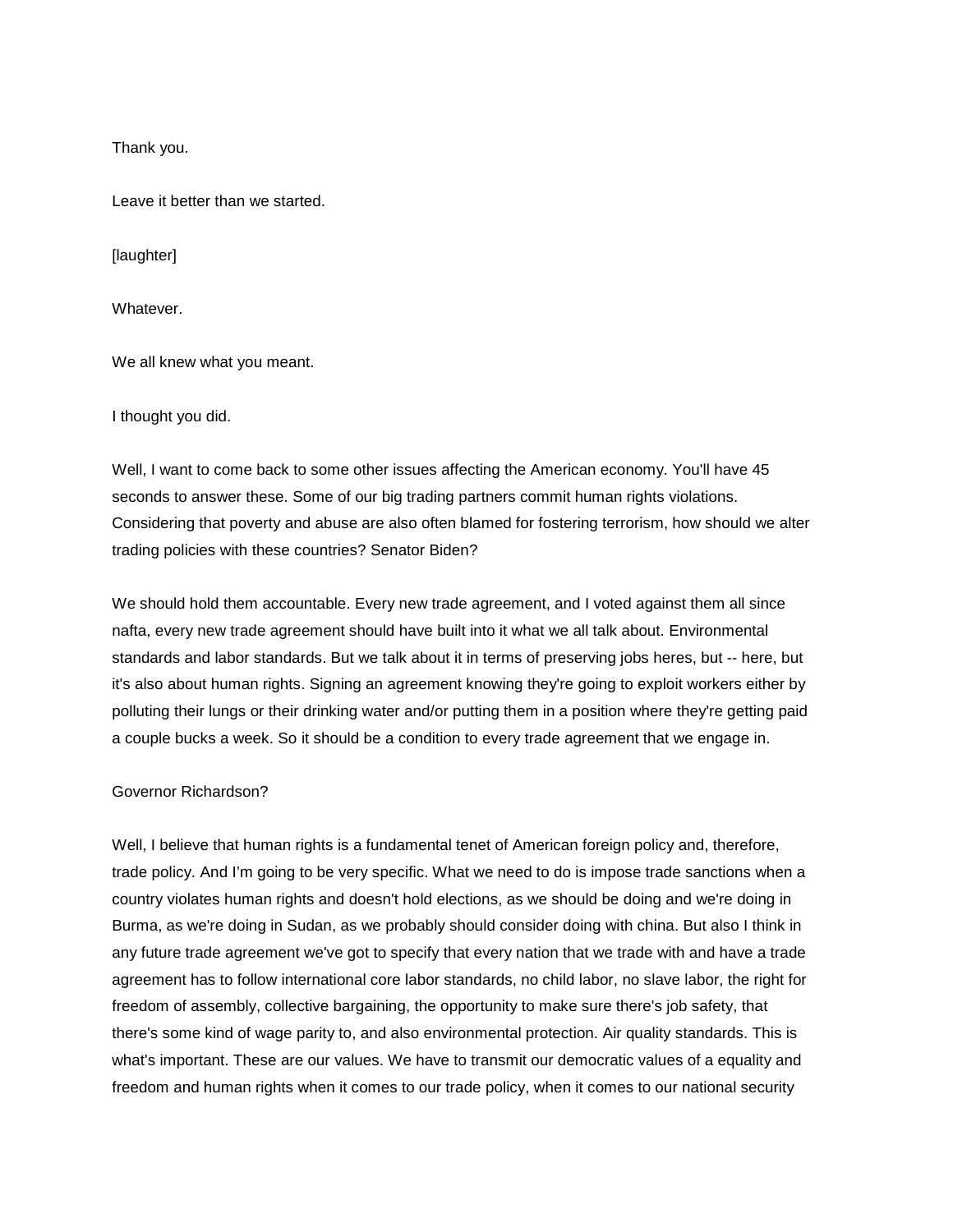policy, when it comes with us doing business abroad to promote American trade and exports and get more jobs for our people.

#### Senator Dodd?

Well, I go back, again, the Harkin amendment adopted a number of years ago back when we thought human rights in the carter administration had some value. He was a strong supporter of it then. Then we walked away from it. Too often people think that human rights and security are opposing interests. Our job, of course, is to advance the security of you are country. We do it in no strocker -- stronger fashion than talking about the rights we embrace here. Not some ad hoc basis where we apply it one place and not another. It needs to be understood from the very beginning that if you're going to do business with the United States, human rights is fundamentally important. That's one way to enhance our reputation, restore our footing on the moral authority that insisting that be a part of the nation's foreign policy.

I feel like I still owe senator Edwards some time here in the mix, so if you want to take this on, I think we're going to move on, and the rest of you will have a chance in a couple of minutes.

Human rights should be central to the way America works with the rest of the world. But if you look at what's happened with American trade policy, look at what America got. Big corporations made a lot of money and are continuing to make a lot of money in china. But what did America get in return? Millions of dangerous Chinese toys, we lost millions of jobs. Right here in Iowa the Maytag plant in Nnewton closed, a guy named doug bishop worked in that plant and his family had work inside that plant literally for generations. Same thing happened, by the way, in the plant that my father worked in growing up. It is so important that we stop allowing these corporate powers and corporate profits to run America's policy. Whether it's trade policy, how we engage with china. This is not good for America, it's not good for American jobs, and it's not good for working people in this country.

And so a logical question, senator Clinton, I'd like you to answer this, should nafta be scrapped or changed?

Well, it should be changed. You know, I think it's important for us to look at the entire context here. You know, you have winners and losers from trade right here in Iowa . People who are gaining because we're exporting, and people who John has rightly pointed out, have lost their jobs. I want to be a president who focuses on smart pro-American trade. I will review every trade agreement, I'm going to ask for revision that is I think will actually benefit our country, particularly our workers, our exporters, and I'm going to go to the international community and get the kind of enforceable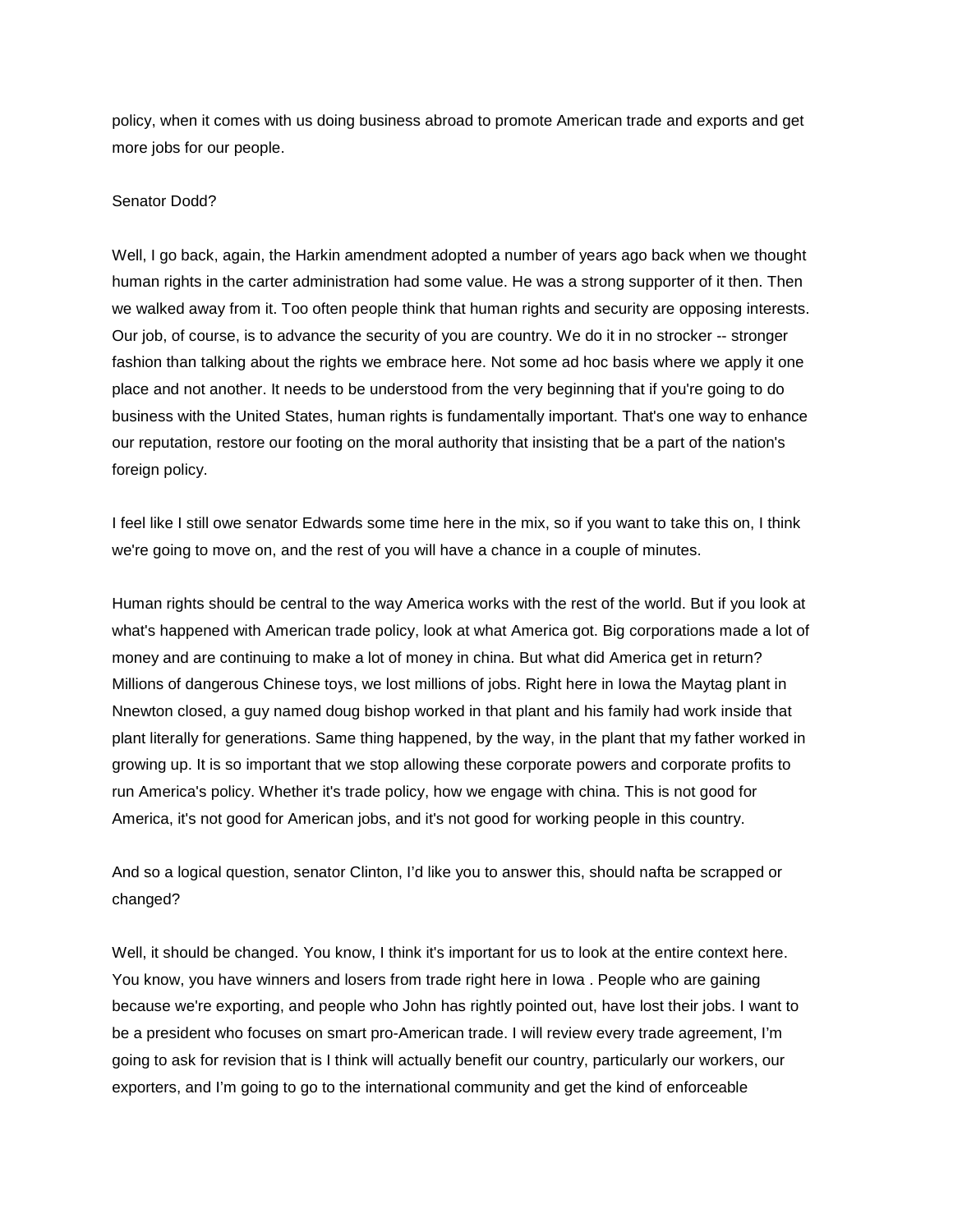agreements and standards on labor and environment that we have been seeking as Democrats. Because we need to make it clear to the rest of the world that we are an open society, we believe in trade, but we don't want to be the trade patsys of the world. We want to have an equivocal, balanced relationship, and that's what I will do as president. And nafta will be part of that review to try and reform and improve it.

Senator Obama, what do you think about that?

There's no doubt that nafta needs to be amended. And I've already said I would contact the president of Mexico and the prime minister of canada to make sure that labor agreements are enforceable. But I did want to just go back briefly to the issue of trade and human rights that you had mentioned earlier. I think that folks made a terrific point, that we have to stand for human rights, and that should be part of the trade equation. It is harder for us to do it when we have situations like Guantanamo where we've suspended habeas corpus. To the extent that we are not being true to our values and our ideals, that sends a negative message to the world, and it gives us less leverage, then, when we want to deal with countries that are abusing human rights. So I think it's part and parcel with a larger program of us restoring the traditions that made this country great and made us admired around the world.

#### Thank you.

Can I just mention one thing here, by the way? Just last evening thanks to colleagues here, I offered legislation on Darfur that passed unanimously through the United States senate last night, so there is some good news on these issues.

Thank you. Now let's hear free statements from the next two candidates, senator Biden and then governor Richardson.

You know, folks talk about this election being about experience or change, it's really about action and pragmatic solutions. And that's what I've done my whole career. The violence against women act, the balkans, helping stop the genocide there. And ladies and gentlemen, you know, leadership is also about knowing who you are, what you believe, and what your priorities are, and what'll what -- what you'll do. I'll start by ending that war in iraq and also trust the American people. They're ready. There's a hymn in my church, our church, it says may he raise you up on eagles wings and let the light shine on you. The American people are genuinely ready to do that.

#### Governor?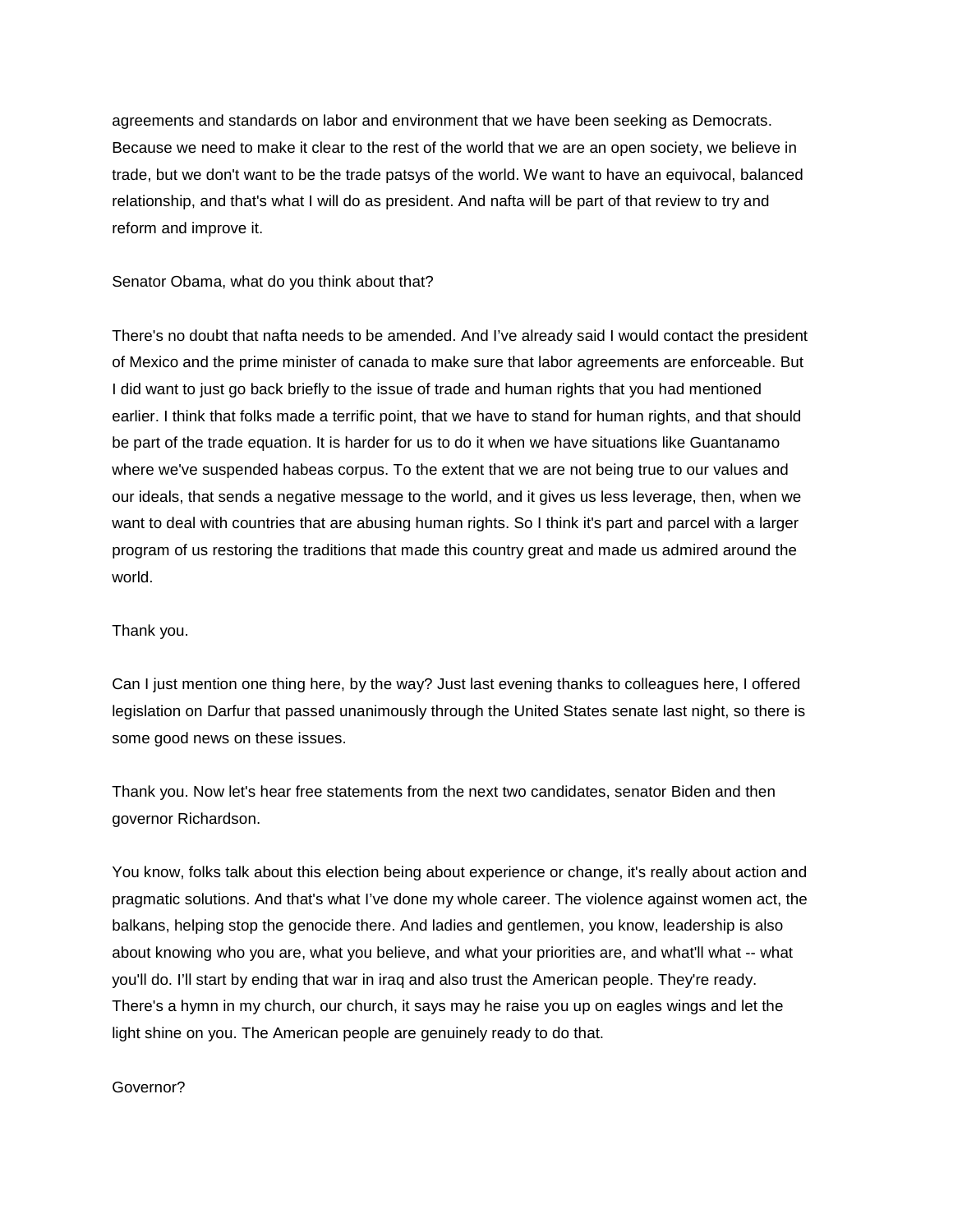Well, I'm going to use my 30 seconds to thank the people of lowa for putting us through this very good process of electing president.

#### [laughter]

And I say that, and I am going to focus on one issue because I'm concerned about the fact that in the media and the last debate the iraq war was not discussed. And somehow we're losing sight that that's the most important fundamental issue affecting our country. Not just because we need to come together as a country and this war has divided us enormously, but also because the key to what we do and give health care a chance and education a chance and our kids a chance and creating jobs a chance. And 38 Americans died in November, our troops. We've got thousands, over 60,000 with mental trauma and ptsd coming back, and we have a va system that is not responding. This is such an urgent fund ltal issue, and I can tell you as I've gone to every one of the 99 counties in Iowa , this is the number one issue affecting not just this country but Iowa caucus goers.

Thank you. Most of you have laid out plans to move toward energy independence. Those plans have costs attached and potential negative impacts, at least in the short term. For example, maybe more expensive cars, more expensive feed for livestock, impacts on coal-producing states. So what would you do to turn it into a net benefit for the American economy, and how long might that take? Senator Biden?

It will take, to begin it won't take long at all. We should increase the mileage for automobiles required, we should make sure every new car cold in America is a flex-fuel automobile. We should be invest anything cellulosic research because corn ethanol's not going to take us the whole way. You've got to make it a fundamental priority. You've got to say we are going to make a major change, and that requires a significant investment on renewable energy, moving from 22% to 20% by the end of this next decade in 2020, but the bottom line here is the president's got to make this a moral crusade for the American people. We're going to have to sacrifice to be able to get by, and for the next couple of years in order to be able to get a handle on the energy crisis.

#### Governor Richardson?

Well, I like to think that I've made my state a clean energy state. I was energy secretary, it's going to take an energy revolution. And I regret that this morning the u.s. senate, despite the best efforts of all here, killed an energy Bill that would have given more tax credits and incentives to renewable energy. And I think this is tragic. I think fuel efficiency standards in this country should be 50 miles per gallon,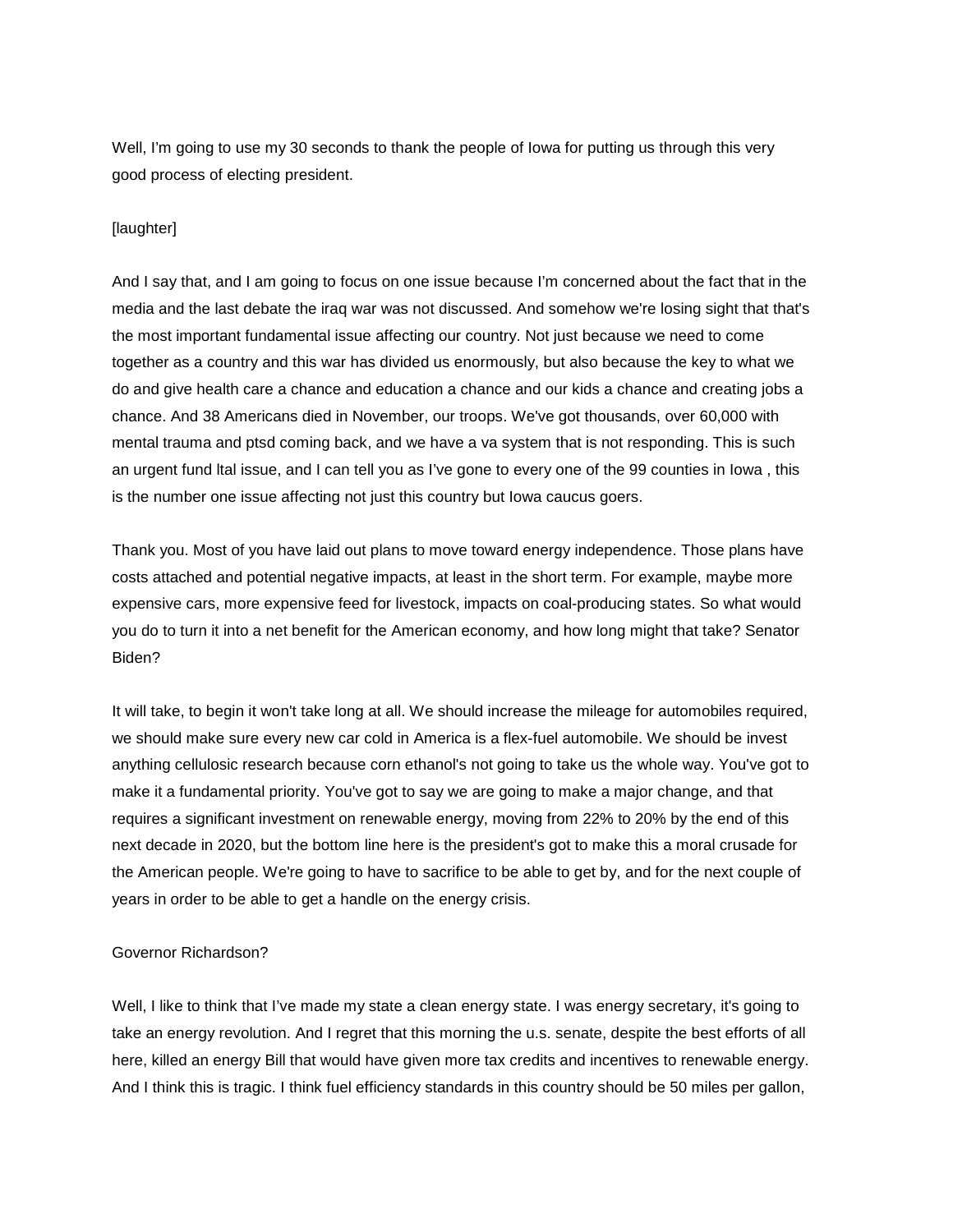not 35. That's pathetic. I think we need to have 30% renewable sources in our electricity by 2020. I think 2020. Reduce our consumption of oil by 50%. 50 miles per gallon. Also we need to reduce greenhouse gas emissions, and I would do so by 90 better with a cap and trade program. But it's going to take the American people, and it's going to take the president on a bull bully pulpit asking the people to sacrifice a little bit, and I will. And that means being sensitive to mass transit, to airconditioning, to the way we live. And if we all do this, without mandates, we can reduce our dependence on foreign oil which is unhealthy. 65% of our oil is imported. We're paying close to \$100 to opec today. This has to be an energy revolution led by a president.

#### Senator Dodd, can you try that in 30 seconds?

Well, look, first of all, you're starting here. Governor Vilsack started, governor culver, the skate legislature, a great step forward. One state, making a difference. We're borrowing a Billion dollars every day to buy oil. I'm the only candidate on this forum here who's advocated a corporate carbon tax. I'm fully aware of the implications of suggesting a tax, but it's not enough to state the goals. We've got to have the courage to stand up and tell you how you get there. Cheaper fuel is always going to win out, unfortunately, so you need to be able to tax this carbon which is killing us and killing this planet. And I'm pleased that al gore, Bill bradley have called our plan the most honest and bold. This is the best gift our generation can give to the next. If we're not tough and honest, nothing much will change.

#### Senator Clinton?

I think it's imperative we address this issue, and I think your question was will how we do it affect the average American? Yes, it will. That's part of what we're going to have to tell people. I advocate a cap and trade system. What I want to do with the auction of pollution permits is take that money and invest in new technologies, new ways of getting to our objectives that I've outline inside my energy plan. I want to use some of it to cushion the costs that will come on to the American consumer. It's not just enough to tackle global warming, we've got to enlist the help of the next generation. I remember feeling there was something I could do. My fifth grade teacher said it was to study math and science, but it gave me an idea of contributing to my country. When people particularly on the other side of the aisle talk about how we will wreck the economy and impose all of these costs, that is what is happening right now. We cannot sustain the current energy profile in this country. That's why we have to act, and we will act a way that brings the country together and lifts us up and gives us a feeling that we are, once again, reaching for the stars, only we're going to do it right here on earth.

#### Senator Obama?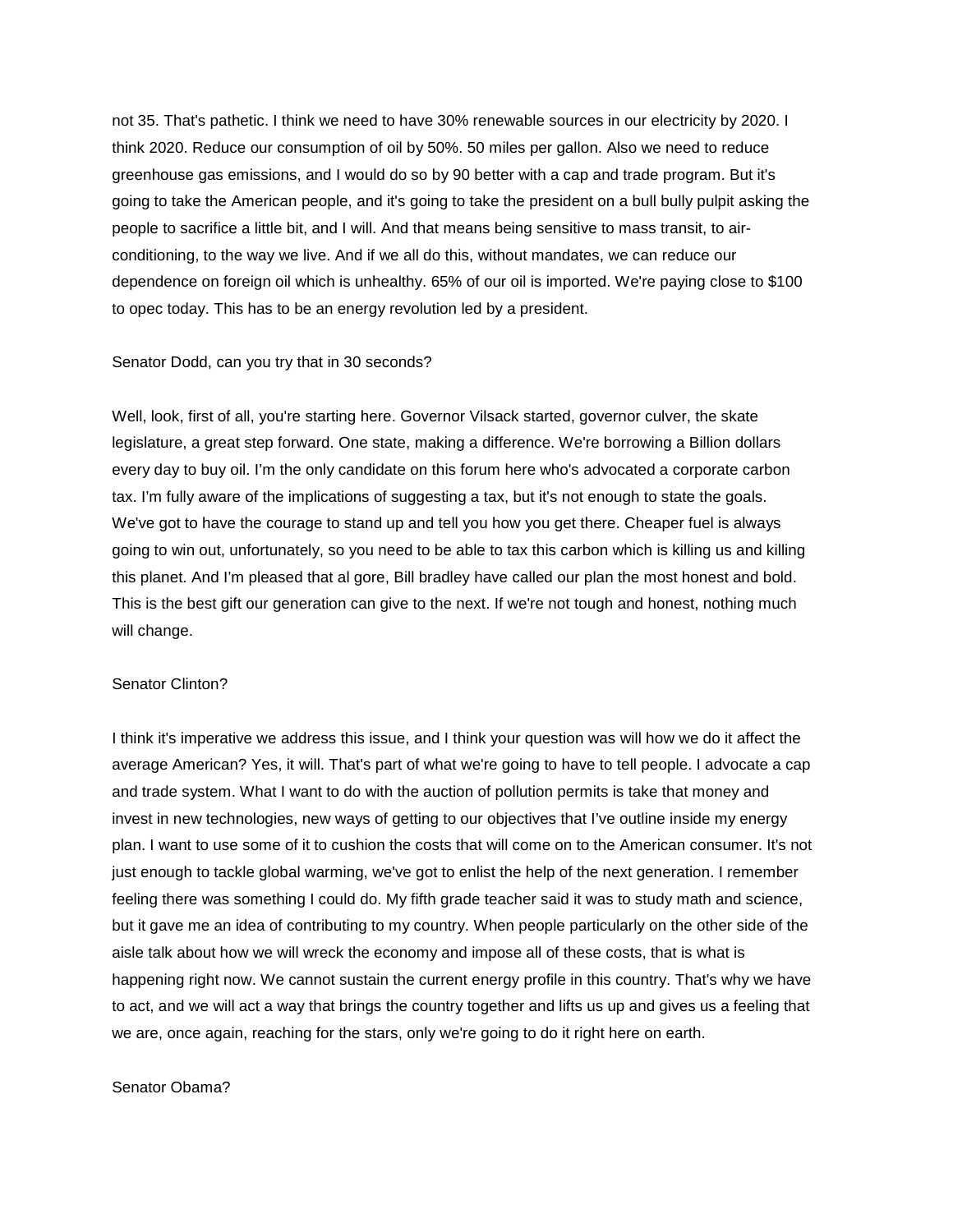This is a moral imperative. I want to make sure the planet is as beautiful for my daughters as it was for me. Now, what that means is there are going to be some increases initially in electricity prices. For example, if we have a cap and trade system. Over time technology will adapt because investors and people who are looking to make money will see that they can make money through green technologies. We're already seeing this. In keokuk they're opening a plant right now that is going to provide 400 well-paying jobs to build wind turbines. And that's the promise of the future. But in order for this to happen, we've got to be courageous enough to not just talk about it in front of the sierra club or organizations that are already sympathetic to us. When I announced my proposal to increase fuel efficiency standards on cars, I went to detroit in front of the automakers and said they had to change their ways. I have to say the room was quiet and nobody clapped, but that's okay. Part of what the next president has to do is not just tell the American people what they want to hear, has to tell them what they need to hear.

#### Senator Edwards, your turn.

I think first of all we need to recognize what the obstacles are to the change that everyone believes is necessary. And the obstacles are oil companies, power companies, those entrenched interests. And we do need a president who'll ask Americans to be patriotic about something other than war. Who will say to America fortous deal with these issues and deal with them in a serious way, whether it's cap and trade, but either way it's a serious effort to move America off its dependence on carbon-based fuels and deal with what I think is a moral crisis, the future of our planet for our children and grandchildren. We have a responsibility to future generations, an enormous responsibility. I mean, 20 generations came before us. Our parents, our grandparents, and did everything they could do to leave America better than they found it, and to make certain that their children had a better life than they've had. That's what our responsibility is. Our moral responsibility is to rise up as a nation with the right kind of president and the right kind of leadership and go after these huge moral responsibility that is we're faced with.

#### Thank you.

Carolyn, do you want to ask us to raise our hands about global warming? You didn't get a response from the republicans.

I wasn't doing that today.

We believe in it, we think it's a real problem.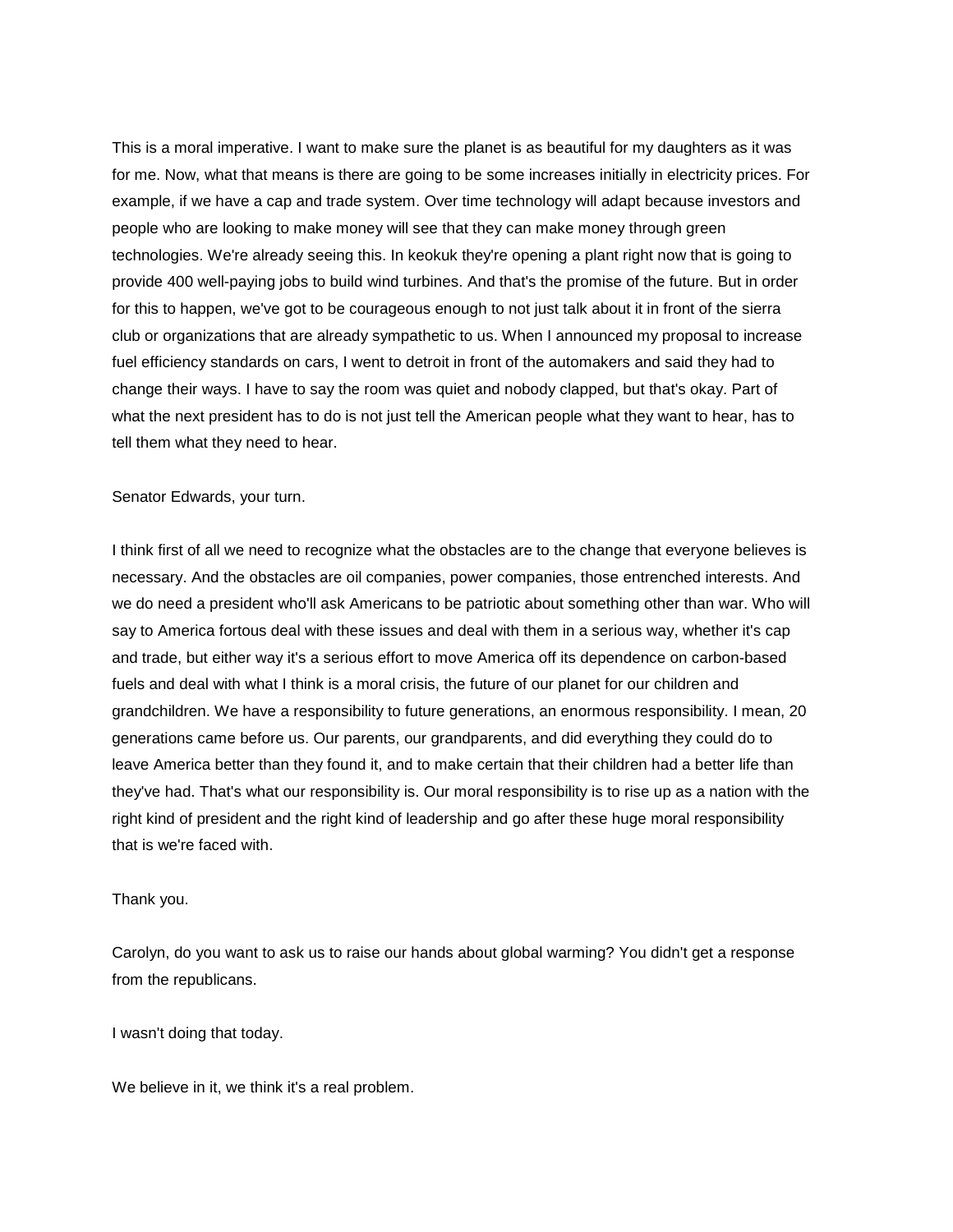#### [laughter]

The senate on tuesday -- I'll ask you to raise your hands on this, how about that? Not really, but you'll have a minute to talk about this. The senate on tuesday rejected a proposal to replace traditional subsidies for certain crops and shift the money to conservation and nutrition and biofuels programs. It would have replaced subsidies with an insurance program tie today farm revenues. Senators, none of you were there for the vote. How would you have voted and why? You have one minute.

I think tom harkin's been doing a terrific job in changing the direction of the reforms in agriculture and the idea of encouraging more conservation. I often point out here as I travel around the state, people have reminded me that Iowa represents as much as 10%, maybe more, of the most fertile land in the world here. All of us bear a responsibility to see to it that this incredible world global resource is going to be preserved and protected. So move anything a direction here that encourages farms in the state, I think, makes a great deal of sense. Ones that all of us ought to support. Not only Iowa ns but across the country so we preserve this valuable resource.

#### Senator Obama.

I have made as a center piece for my rural farm agenda that we lower the subsidies because too many of them are going to agribusiness. We've got folks in manhattan who are getting farm subsidies, fortune 500 companies who are getting farm subsidies, and as a consequence, family farms are getting squeezed out. This is something you hear about all across rural Iowa . So I would cap those subsidies. I think we have to have a structure that are provides protection for farmers if a drought or collapse in market prices, but we have to take that money that is saved, invest in conservation, invest in organic and alternative crops, invest in nutrition programs. Through that process we cannot only save the land, but we can also improve the economic engines in a lot of these rural communities, and that is something that I'm absolutely committed to doing as president of the United States, but it's going to require overcoming the excess influence of agribusiness in Washington.

So would you have voted for or against?

There were elements of the proposal on tuesday that, I think, did not make the changes I would have approached it, so I probably would have voted against it. But there was a vote today that would have capped the subsidies so that it wouldn't be going to these folks who don't deserve it.

# Senator Biden?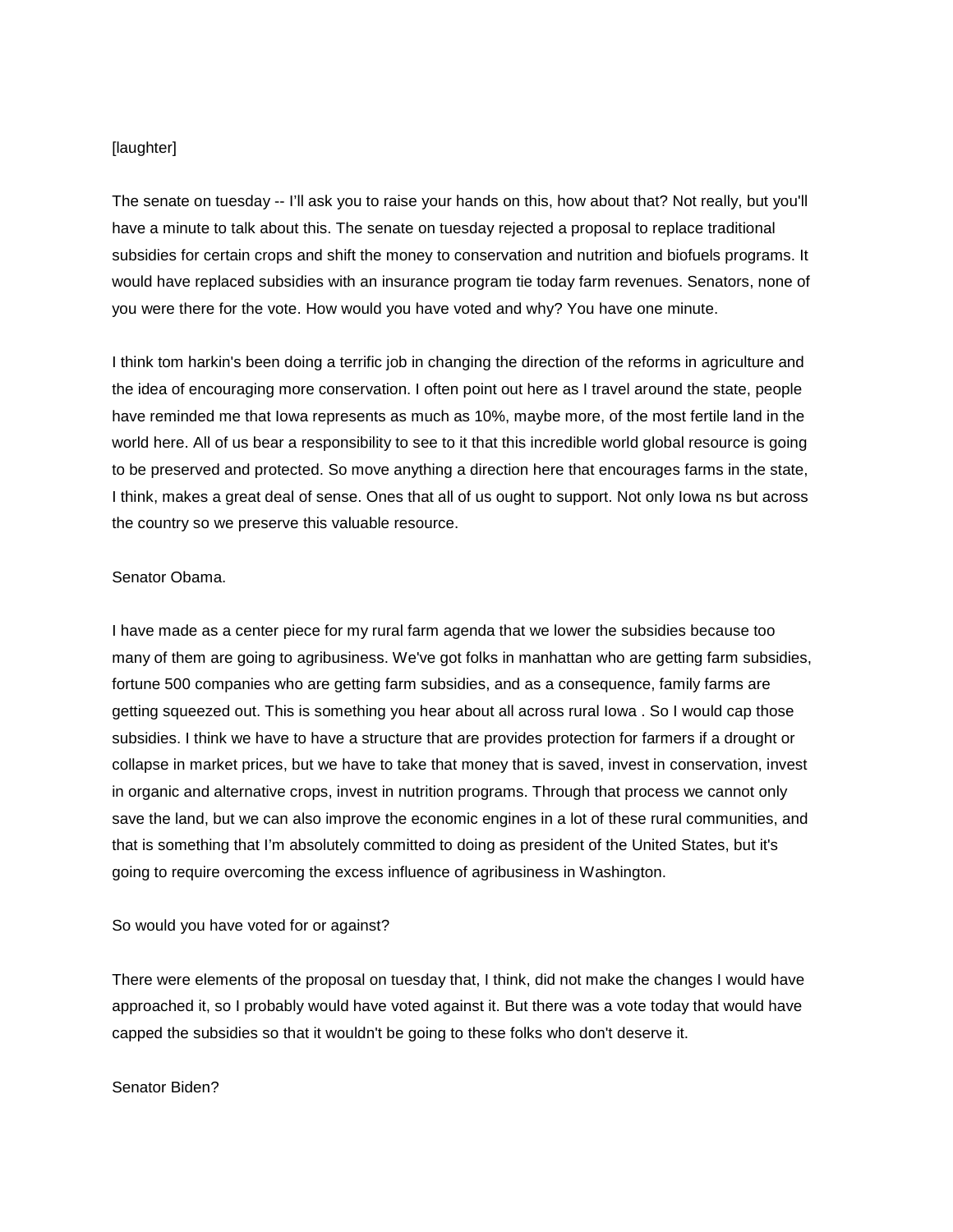I would have voted for it. Look, you know, one of the interesting things, first time I ever came out to Iowa was with senator culver in '74, and one thing seems different now. You ride across this magnificent state and you see so much open land and so few farmers. It's kind of fascinating. You know, you'd think you'd see a farmhouse, you know, every 800 acres or so. But this is all about how do you preserve family farmers? And if you continue the system the way it is, it's breaking the system. It's going to just flat break the system. And the cost of, you know, the cost of an acreage has gone up with these excessive payments, the fact that we're not focusing on the things the farm program started out focusing on, helping farmers that are distressed. It's gotten all out of whack, and so it seems to me that we need a radical change. Tom is working hard on that, but I would have voted for it, and I voted for -- I voted today the same way Barack and all the rest of us did to maintain, to lower the caps.

#### Which we lost, by the way.

Well, I think you're referring to the luger/lautenberg, Bill, and I have been following senator Harkin's lead, so I would have voted against that, and then voted as I did today for the limit on subsidies. There's so much we could do that would really help family farmers and help rural development. I've got a dozen or so of my family farmers from new york traveling around Iowa today talking about family -- talking to family farmers about what I'm trying to do. So we do need a farm Bill, and tom harkin's been working like a trojan to get it done, and he's making progress, but he keeps getting beaten back all the time on conservation, on subsidy limits. When I'm president we're going to finally make these changes because I believe that if we don't, we're going to see increasingly our family farmers as an endangered species. That's not good for any of us, so I'm going to do everything I can to get to the point where we have a farm plan.

I'm going to save that question for the senators in the room, and we're going to move on, I'm afraid. The last two 30-second candidate statements, senator Clinton first and then senator Dodd.

Everywhere I go across Iowa I'm impressed by the people I meet and touched by the stories they tell me, especially the first-time caucus goers, and everyone wants change. Well, everybody on this stage has an idea about how to get change. Some believe you get change by demanding it, some believe you get it by hoping for it. I believe you get it by working hard for change. That's what I've done my entire life. That's what I will do as president. I will end the war in iraq and bring our sons and daughters home, I will get quality affordable health care for every single American, and I will not rest until every child has a chance to live up to his or her god-given potential. I hope you will caucus for me. Stand up for me, and I'll stand up for you during this campaign and when I'm in the white house.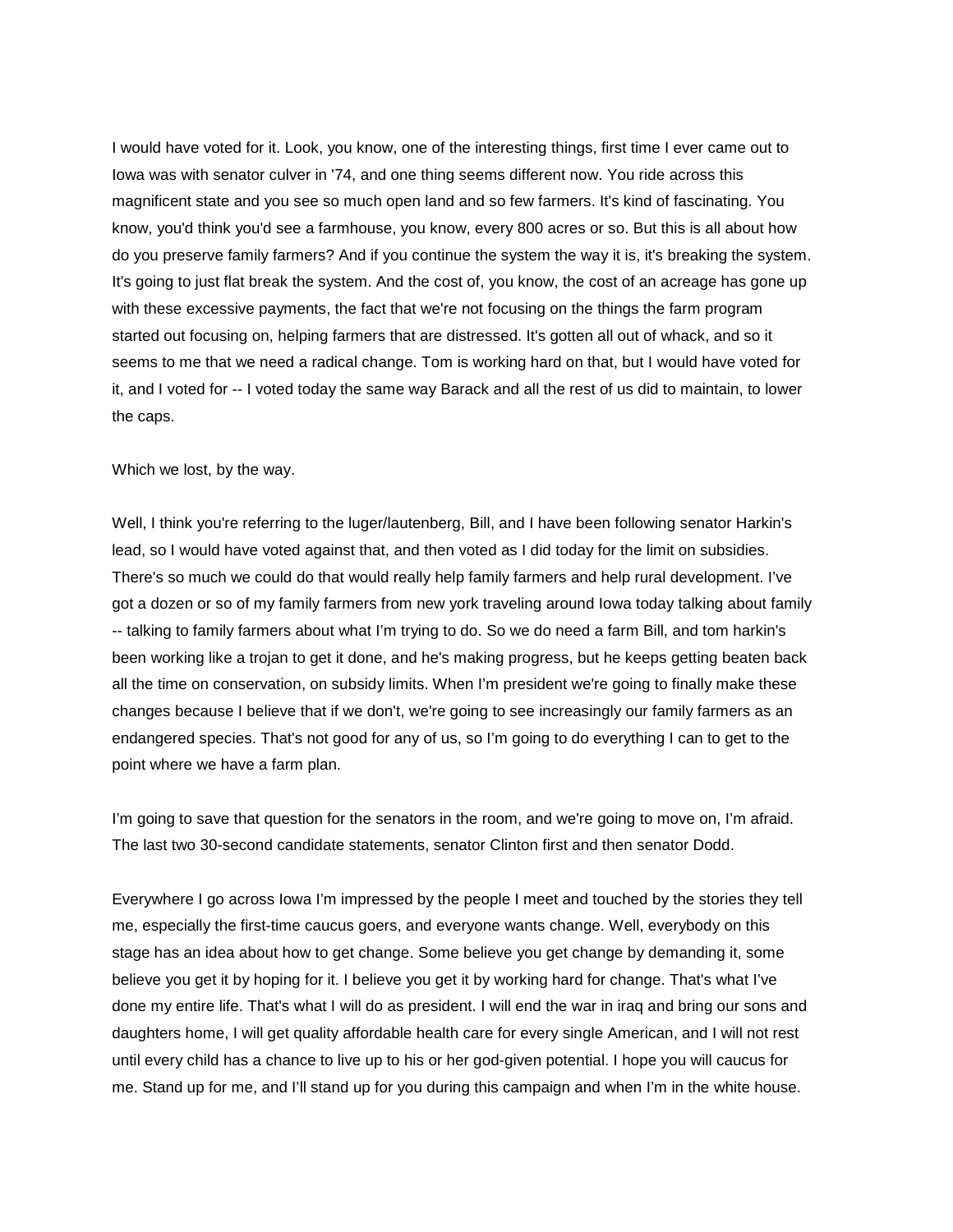Thank. Senator Dodd.

Thank you. Let me begin by thanking Iowa ns. We've been warmly and graciously received, and we're grateful to the state for all of that. One of the things I've tried to do is talk about positive ideas and results here. I think Iowa ns, like other Americans, want to know not only what you're going to do, but also give us some sense that you've got a record that you believe in ideas that brings people together. It's what I've done for 26 years, working to bring Democrats and republicans together. I'm a former peace corps volunteer, I'm the only candidate to have done that public service, and we believe very strong strongly that that kind of background and history contributes well to the decisions a president must make. We ask for your vote. It's about choosing the best candidate who can win and who can lead our country.

Thank you. I want to move to another topic that affects Americans' ability to compete in a global economy, and that's education. Please describe the key features of what you consider to be the best education system in the world, and tell us your goals and timetable for making u.s. schools among the best. Senator Edwards, one minute.

The starting place is to get the children young and get them on the right track, which is why we ought to have universal pre-k for 4-year-olds in America. We also should go younger than that to deal with nutrition, health care needs of younger children. I think we ought to have a national teaching university where we attract the smartest, brightest young people in America to this university, and we pay for their education. Then they go out to the places in America where we so desperately need them. I think we ought to give bonus incentive pay to teachers who are willing to go to the most difficult places. We need to radically change no child left behind, and if that doesn't work, we should get rid of it. And we need second-chance schools. Because in so many places in America we still have two public school systems. I mean, I would never have been able to do in this country had I not had a great public school education. It was the foundation for everything that I've done, and what you see in America is you see very wealthy suburban school that is get everything they need, and then poor rural schools, poor inner city schools that are struggling.

Thank you.

I am committed to doing something to create one school system that works for everybody.

Thank you. Governor Richardson.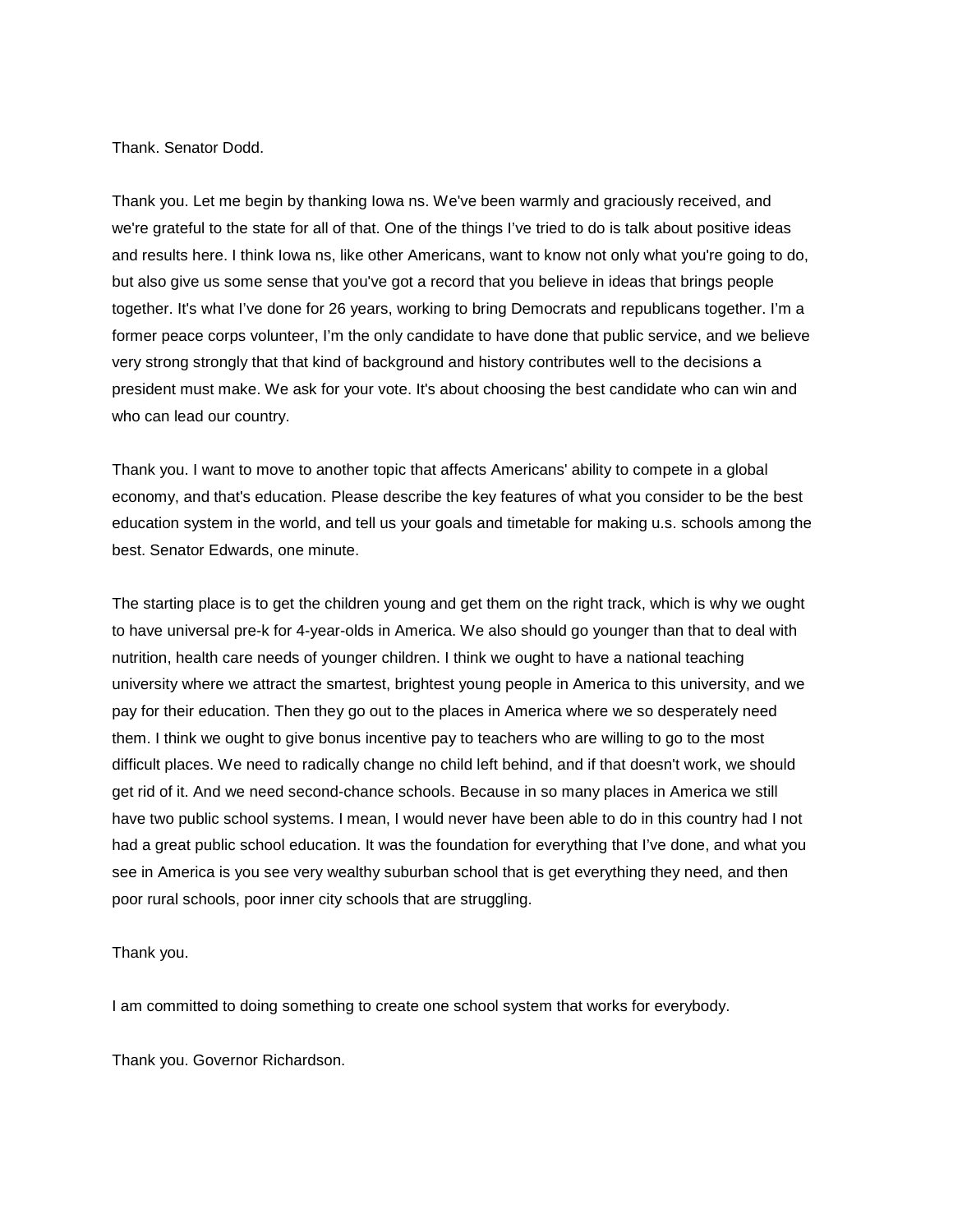Well, I would make education one of the top priorities if not the top priority as president. And I would start early. Preschool for every child under 4. You get to kids before you're 4. Full-day kindergarten, that is desperately needed. A timetable, I would say that within 15 years Americans become number one in the world again in science and math. I would hire new science and math teachers, I would create science and math academies, I would revise and strengthen the high school curriculums with local control. Here's my position on no child left behind, I'd scrap it. It's a burden on schools, it's an unfunded mandate, it hurts all kinds of kids and achievement. What else would I do? I would recognize that the key to our educational system is a good teacher, and we disregard our teachers. We disrespect them, we don't pay them enough. I'd have a minimum wage starting salary of \$40,000, and then finally I would have art in the schools as a way to stimulate kids being stronger in science and math proficiency. But if we're going to be competitive, if we're going to keep families together, if we're going to be a family that values community, education is the key.

Governor, I do have to ask a follow-up question, and that is what, how should people look at the education in your state and where education ranks in your state and interpret from that what changes you would make in America?

Well, we've made enormous progress in my state. We were 49th in the world, in the country on teachers' salaries, we're 28th today. Educational achievement has increased. One of the problems with no child left behind in my state is that we have 11% native Americans, very rural, and so it's very hard for that achievement gap to be narrowed. Teacher training has increased in my school, teacher performance, testing has dramatically improved. We've reduced the achievement gap. I have to deal with this issue every day just like governor culver.

Thank you. I've dealt with these issues.

#### Thank you. Senator Obama?

A lot of good ideas have been mentioned. Oftentimes minority children are already behind when they start school. Not just talking about how great teachers are but giving them more money and more support. Changing no child left behind so that we're not just teaching to a test and crowding out programs like art and music that are so critical. You asked earlier about sacrifices that I'll ask from the American people. One of the things that I want to do is get parents reengaged in instilling a sense of excellence in their children. And I've said this all across the country when I talk to parents about education, government has to fulfill its obligations to fund education, but parents have to do their job too. We've got to turn off the tv set, we've got to put away the video game, and we have to tell our children that session not a passive activity, you have to be actively engaged in it. If we encourage that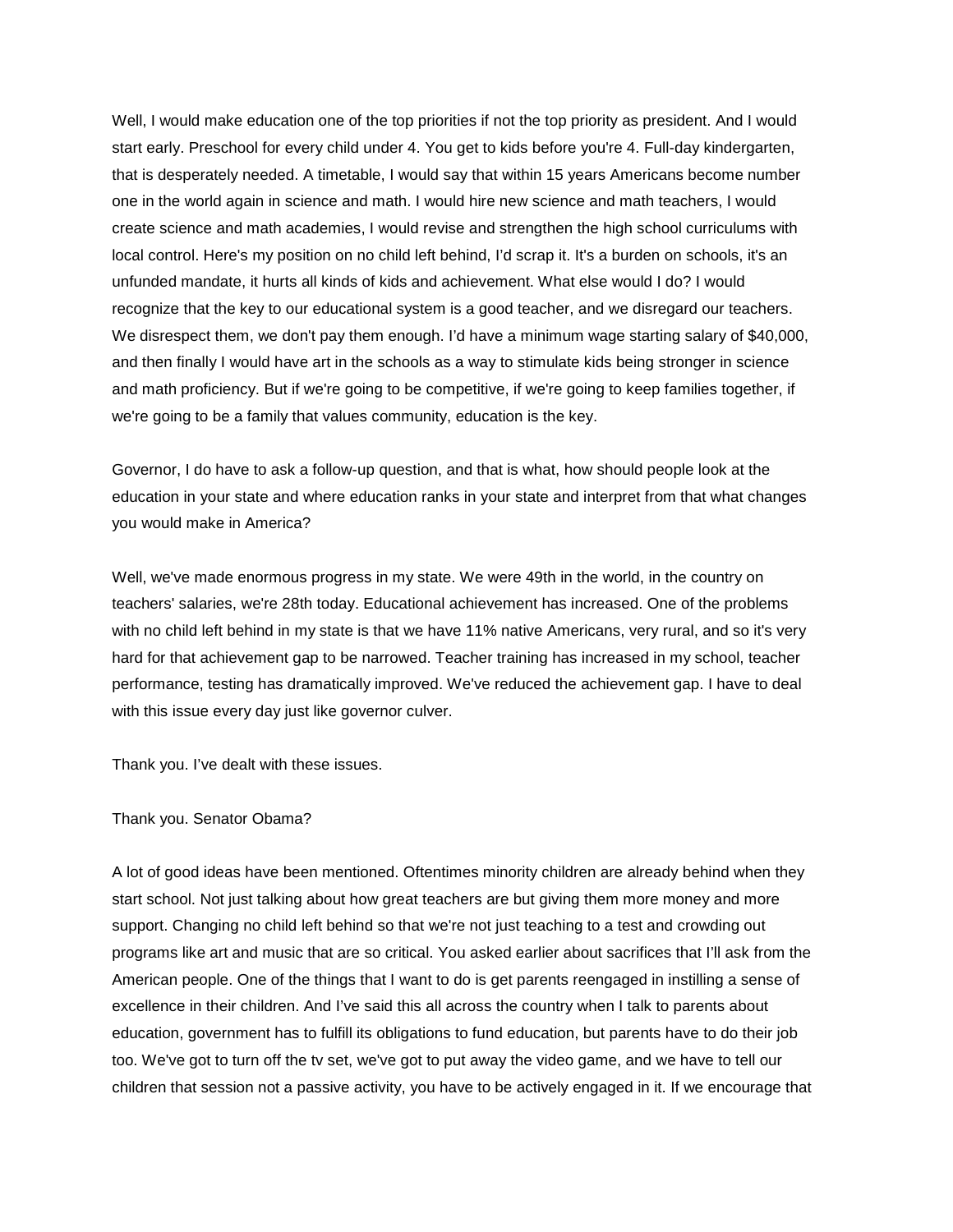attitude and our community is enforcing it, I have no doubt we can compete with anybody in the world.

#### Senator Dodd?

I've been asked what's the single most important issue? The answer I've given a thousand times is education is the key to everything who we are, not only economically, individually, and collectively, but our system of government depends on an educated population. I want to underscore what Barack just said, we've got to begin with parents. Parents are the first teachers, and tune we have 37 million people live anything poverty and 12 million of those children, they don't get the right start. I come from a family of teachers. One of my sisters just retired teaching 4 1 years, it is staggering to what is happening to these kids. It's going to take leadership to talk about the importance of this underlying question as of who we are as a people.

#### Senator Clinton, you wanted in on that?

I do, because I know that the president has a certain bully pulpit that can be used on behalf of education to do exactly what Chris and Barack and others have said. I'm privileged, you know, to have a family that supported me in education. My daughter's here today, obviously Bill and I were incredibly focused on her education. So the federal government only pays 10% of the costs of public education. Let's use those dollars strategically. Let's do what we said we were going to do. How about funding special education which we never have to the extent we promised? How about fully funding whatever we ask the local communities to do? I want to have a very holistic view of this because if you go into a classroom today, it didn't look like the 21st century in most instances. It looks very familiar to me who was last in a classroom decades ago. I will use both the bully pulpit and legislative and executive efforts to do that.

#### Senator Edwards, 30 seconds.

Well, I've already talked about education, you asked me about this in the beginning, I think, but what I would add on to that is if you think about the period posthigh school, postk-12, there's such enormous work to do to make sure that kids get to go to college, first of all. I've suggested any young person who's willing to work went they're in -- when they're in college, we pay for their books. And I also want us to think in a bigger way about what we do over the long term to create an infrastructure that allows America's work force, when they're 30, 35, 40, 45 to continue to be the best-educated, most innovative work force on the planet.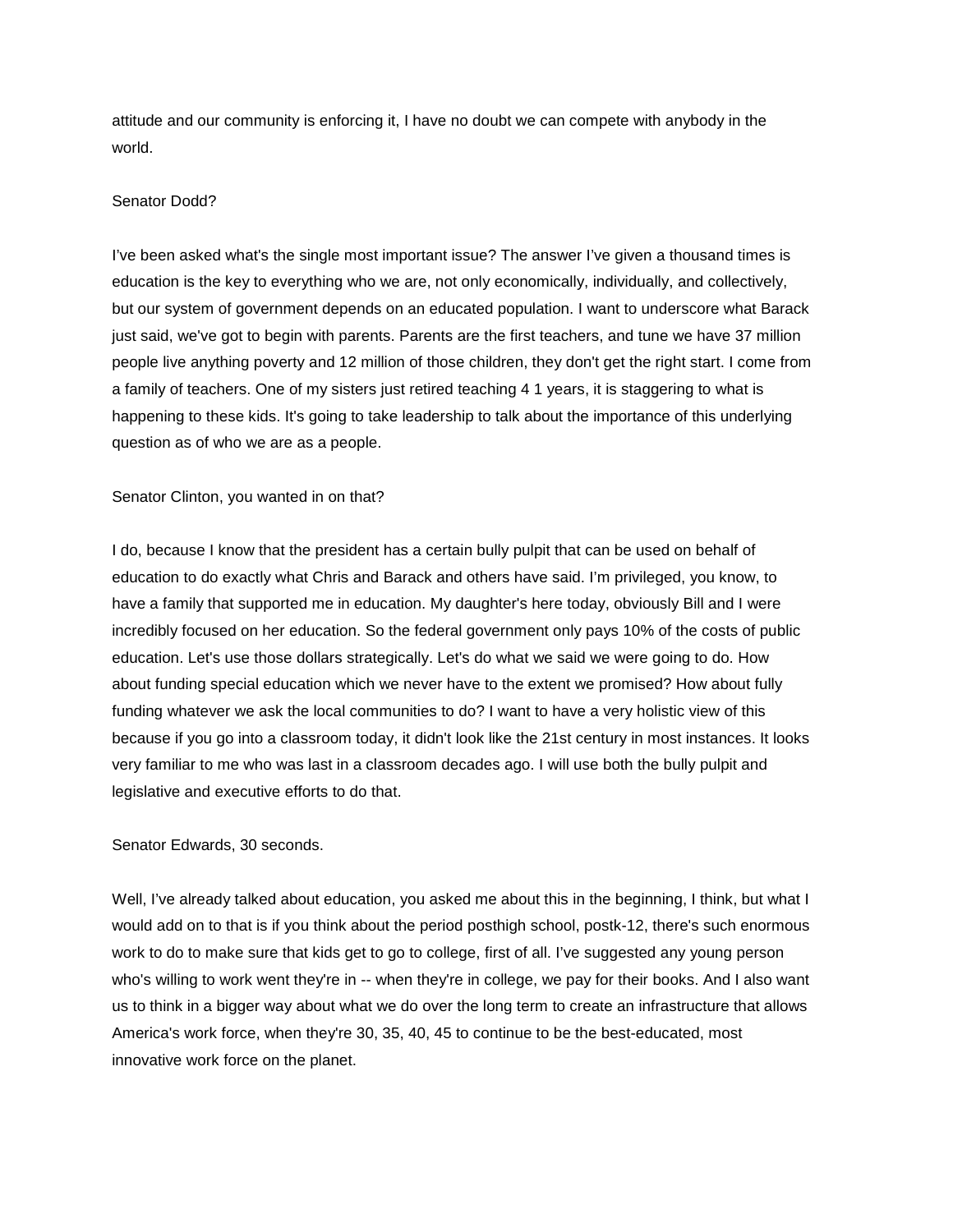Okay. I mistook you for raising your hand again, so that was extra time. Senator Biden?

#### [laughter]

Well, the reason my wife's not here today is she's teaching. She teaches full time, and she has a doctorate in education. But you don't need a doctorate to know there's four things everybody out there knows we have to do. Every parent knows it intuitively. Got to start kids to school earlier, got to put them in smaller classes. In order to do that you need 100,000 more teach, and -- teachers, but you've got to pay teachers. The pay's not competitive, and lastly you've got to provide access to college, and that costs money. And we can easily pay for it. It's about our priorities.

Thank you. In light of the big needs and the financial realities we've talked about up to this point, what realistically do you believe you could accomplish in your first year as president? We're going to go down the line, senator Obama?

I will call in the joint chiefs of staff and tell them they have a new mission which is to in a responsible, careful way end this war in iraq, bring our combat troops home. I will initiate the kind of diplomacy that's necessary to stablize the country and the region as we're pulling out. Number two, I'll call in my new attorney general to review any executive order that's been made by George bush. Number three, we're going to have an open conversation with all the key players in the health care arena to make sure that we are moving forward on a plan to provide coverage to every single American and to save money so that we can actually afford it over the long haul.

Thank. Senator Biden, 30 seconds.

I will call the joint chiefs in to implement the Biden plan to end the war in iraq, and the congress is about to vote for it as well. And most international leaders have endorsed it. Secondly, I would in my inaugural address make it clear to the world that we were abandoning the bush policy with regard to torture, the bush policy with regard to holding prisoners. And thirdly, I believe by picking things Americans value the most and we can take on interest groups the quickest on, I'd insure every single child in America and provide catastrophic health insurance for every child before the first year's out. And lastly, I would, in fact, implement the preschool education proposal that I have here. I think I'd get that done in the first year.

#### Thank. Governor?

First year I'd end the war, all troops out within a year, no residual forces, a specific plan. I'd make a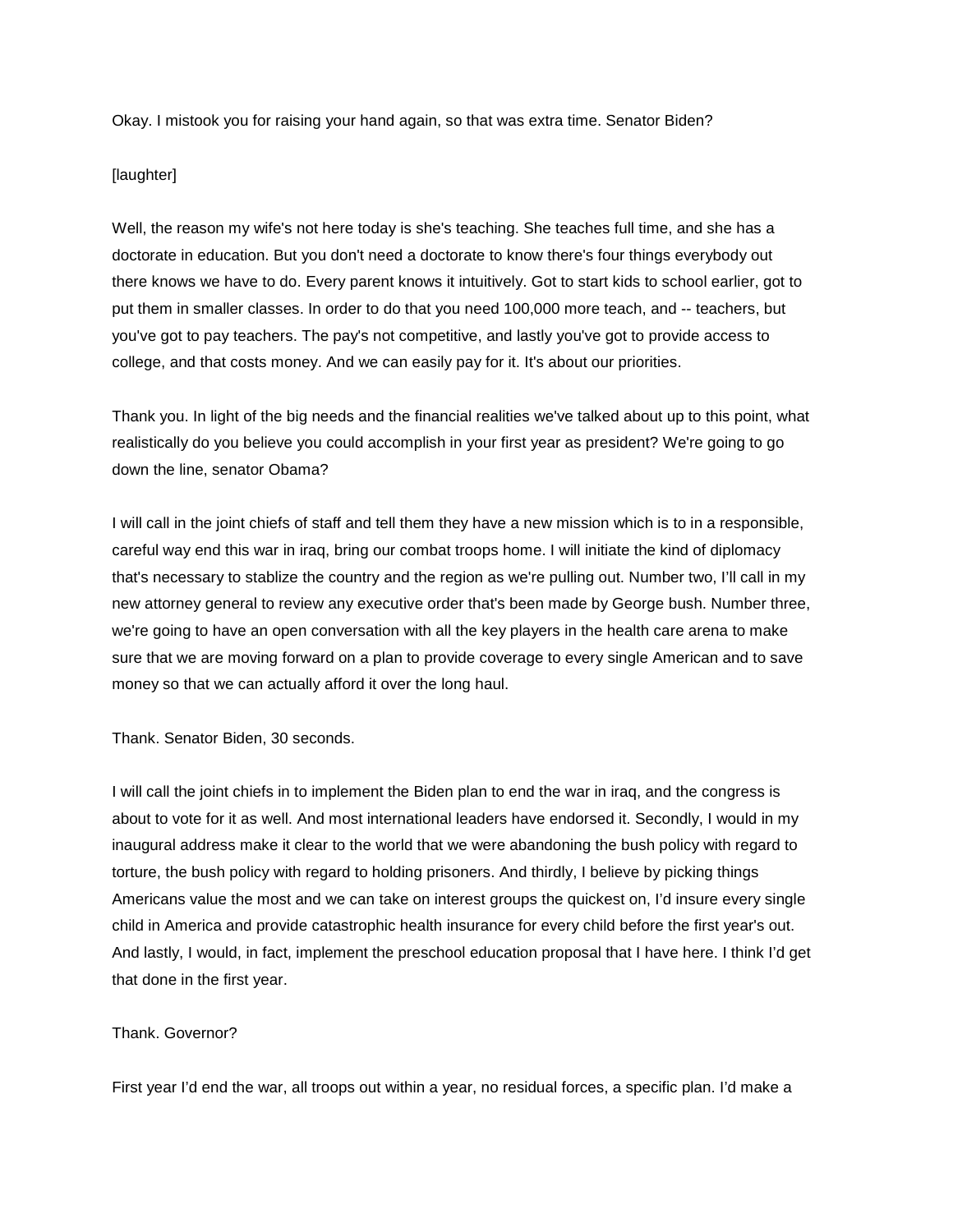major effort to pass the first year, and I think we could, universal health care. It'll take two or three years to implement. I'd announce an energy revolution because I think this is one of the most urgent domestic and national security priorities, to reduce our dependence on foreign oil. And then I would simply say to the American people as your president, I'm going to follow the constitution of the United States. And that means bringing back habeas corpus, not using torture as a tool in our foreign policy, rejoining the geneva conventions, not eavesdropping on our own citizens, that means restoring ourselves as a nation that is going to respect the balance between the executive, the legislative, and the judicial branch, that we're going to be the conscious of the world, not the world's policemen.

Thank you. Thank you, that was longer than senator Biden's answer.

Every one of his are longer -- I think he's color blind. I'm not sure.

[laughter]

Senator Dodd?

It's going to be a long year, I can see.

#### [laughter]

First thing I'd try and do is change the discourse, the shrillness of the discussion here. We're divided as a country by the political leadership. That has to change. Every other subject matter we're talking about depends upon having a president who will change the nature of our conversation. We care about the same things, we want the same things. I've said the very first day I'll do whatever I can by executive power to give you back your constitution. I've been campaigning on it daily for the last year and a half. I've been active trying to legislate in this area. Certainly the war but also a robust diplomacy in the Middle East as well. It's about engaging in a constructive and positive way to offer hope to people, and I won't wait until january 20th. A week after the election I'll convene people to begin talking about the stake holders coming together to shape a policy that will give us answers on those two issues.

#### Senator Edwards?

I'm listening, there are a lot of promises being made. I think people deserve to know the truth. We're faced with huge, huge challenges. I will end the war, I'll close guantanamo, and I'll begin the process of fighting for health care reform, universal health care, attacking global warming, but none of those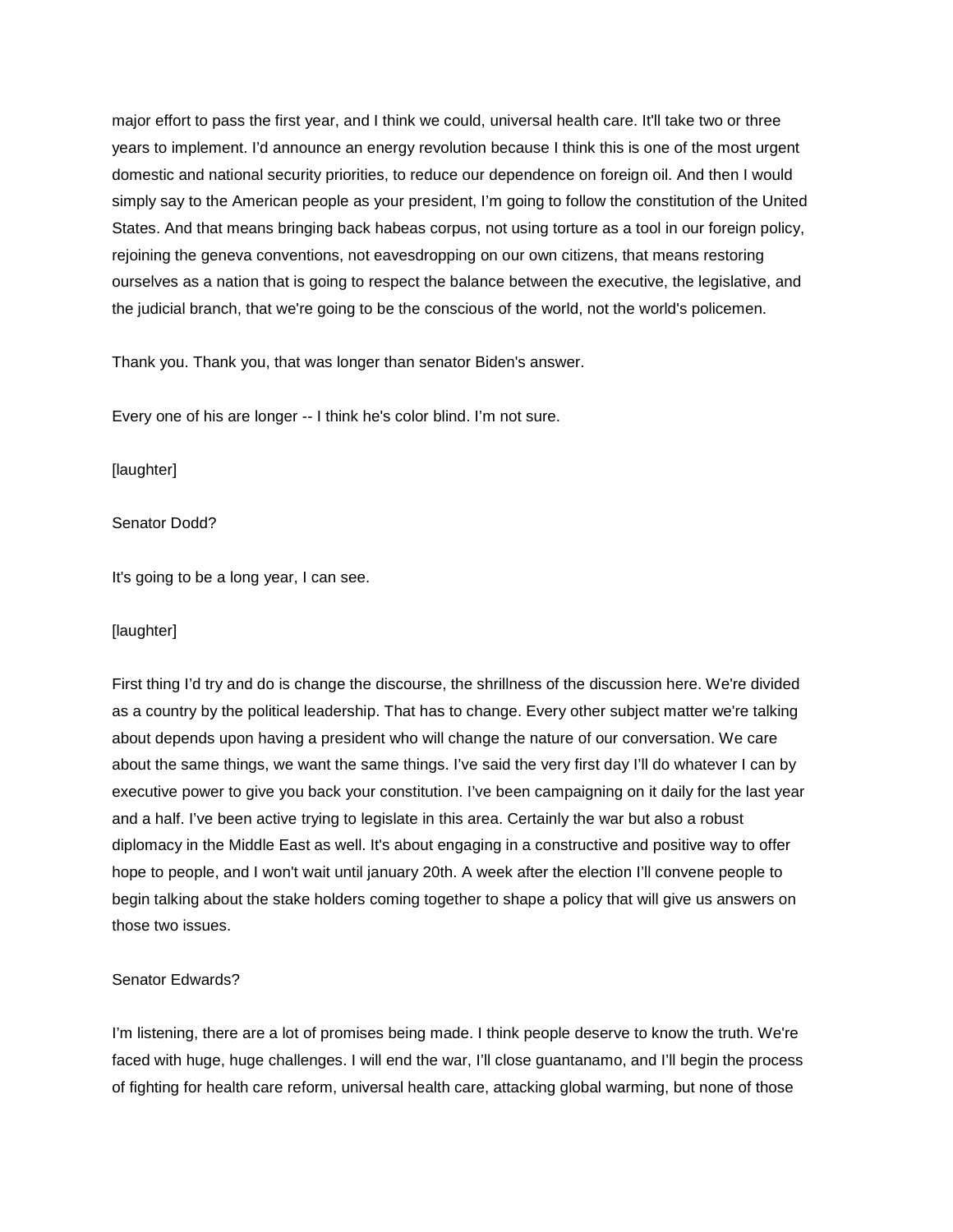things are going to happen unless we have a president of the United States who calls on the American people to join together to take this democracy and take this country back. Because what's happening in America today is absolutely clear. We have a small group of entrenched interests, corporate powers, corporate greed, the most wealthy people in America who are controlling what's happening in the democracy, and we have to take it back starting right here in Iowa .

#### Thank you. Senator Clinton?

Well, I'm going to be busy because I know how important it is to get started quickly. I will send bipartisan emissaries around the world with a very simple message, the era of cowboy diplomacy is over. We're going to start working together to try and find common ground wherever possible. I will review executive orders, rescind those that undermine the constitution and betray the rule of law and issue some like, for example, not interfering with science. I'll ask the congress to send me everything that bush vetoed like stem cell research and begin to prepare my legislative and budget proposals for the congress. Because you have to move quickly in order to get off to a good start, and that's what I intend to do.

Thank you. We're going to shift gears a bit. Voters have told us that character and leadership qualities matter as much or more than many issues. The next set of questions is entirely about character and leadership, and you'll have a minute to answer. Senator Clinton, during your time as first lady, there were criticisms that your process to develop your health care plan was too closed and secretive. Some Iowa ns we hear from are worried that your presidency would operate the same way. As president, how would you insure that your administration doesn't withhold information from the public even if it gave ammunition to your critics?

Well, I learned a lot from that experience, and clearly one of the principle lessons is that you have to have a very strong communication strategy. And we didn't do that. And I have certainly learned from that during the remaining years in the white house when I helped to create the children's health insurance program and did a lot of other work with the Clinton administration and, of course, now in the senate. I want to have an open and transparent government. I have put forth very specific plans for how I would reform the government, put as much as we can on the internet. Now we've got this tool, let's use it. Let's have as much sunlight as we can possibly gather. Let's make sure we have an administration that works with the congress instead of denying legitimate requests for information and witness testimony and all the rest that this administration, unfortunately, has done. I think it's also very important that we end the revolving door of lobbyists, that we move toward public financing. I've signed on to russ fine gold's Bill because I think it is the best piece of legislation to try to make those changes, so I'm committed to open, transparent government, and I've learned a lot, and I think I can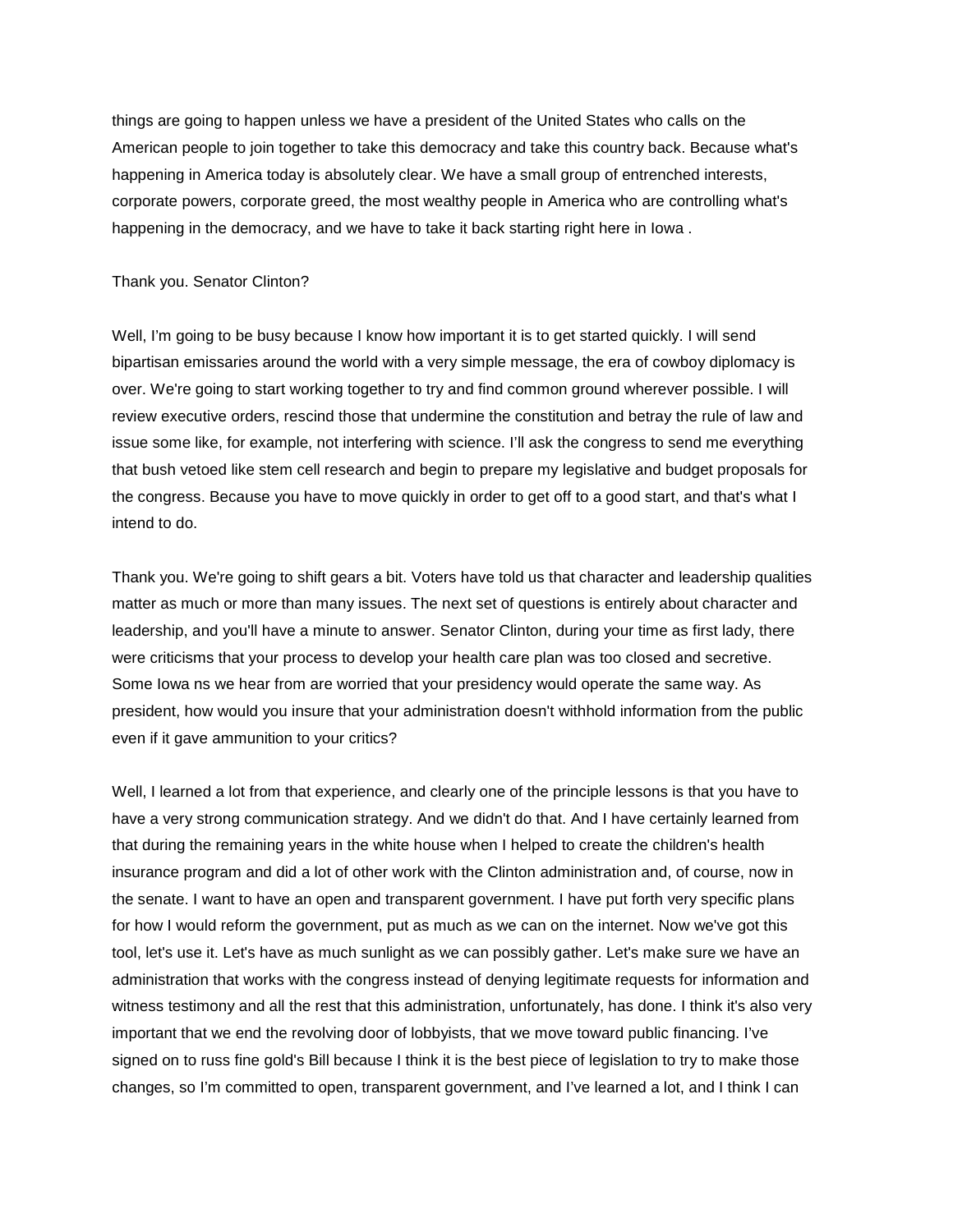apply those lessons.

Thank you. Senator Biden, you and your campaign have had a number of occasions to correct or clarify things you've said relating to race including your remarks about senator Obama being, quote, clean and articulate, your comment about Indians working at 7 eleven, and recently to the Washington post in which you spoke about race while describing disparities between schools in Washington, D.C. and Iowa . Do these gaffes or miss understandings or however you would characterize them indicate you're uncomfortable talking about race, or are people being too sensitive?

I think that I have my whole career, I got involved in public policy, I got involved in politics because of the civil rights movement. It's the overwhelming core of my support in my home state. I get the overwhelming majority, over 95% of the vote of minorities in my state. I may have phrased those things wrongly, but when I talked about the indian population, I was making the point they're building families. They're buying businesses, 7 elevens and bun can doe -- duncan doughnuts, and they're making families. The point I was make about Washington, Barack made the point, he said that minorities start off with a disadvantage, with a gap, an achievement gap cha exists before they walk into school, minorities. So I was making the same point. It may be possible because I speak so bluntly that people misunderstand, but no one who knows me in my state, no one who I've worked with in the United States congress has ever wondered about my commitment to civil rights and civil liberties, and if you take a look at my record as chairman of the judicial committee, chairman for 16 years starting with the voting rights exact working straight through to voting against constitutional amounts on bussing. My credentials are as good as anyone who's ever run for United States on civil rights.

Here, here.

[applause]

# Senator Obama?

I've worked with Joe Biden, I've seen his leadership, I have absolutely no doubt about what is in his heart and the commitment that he's made with respect to racial equality in this country. So I will provide some testimony, as they say in church.

#### [laughter]

That Joe is on the right side of the issues and is fighting every day for a better America.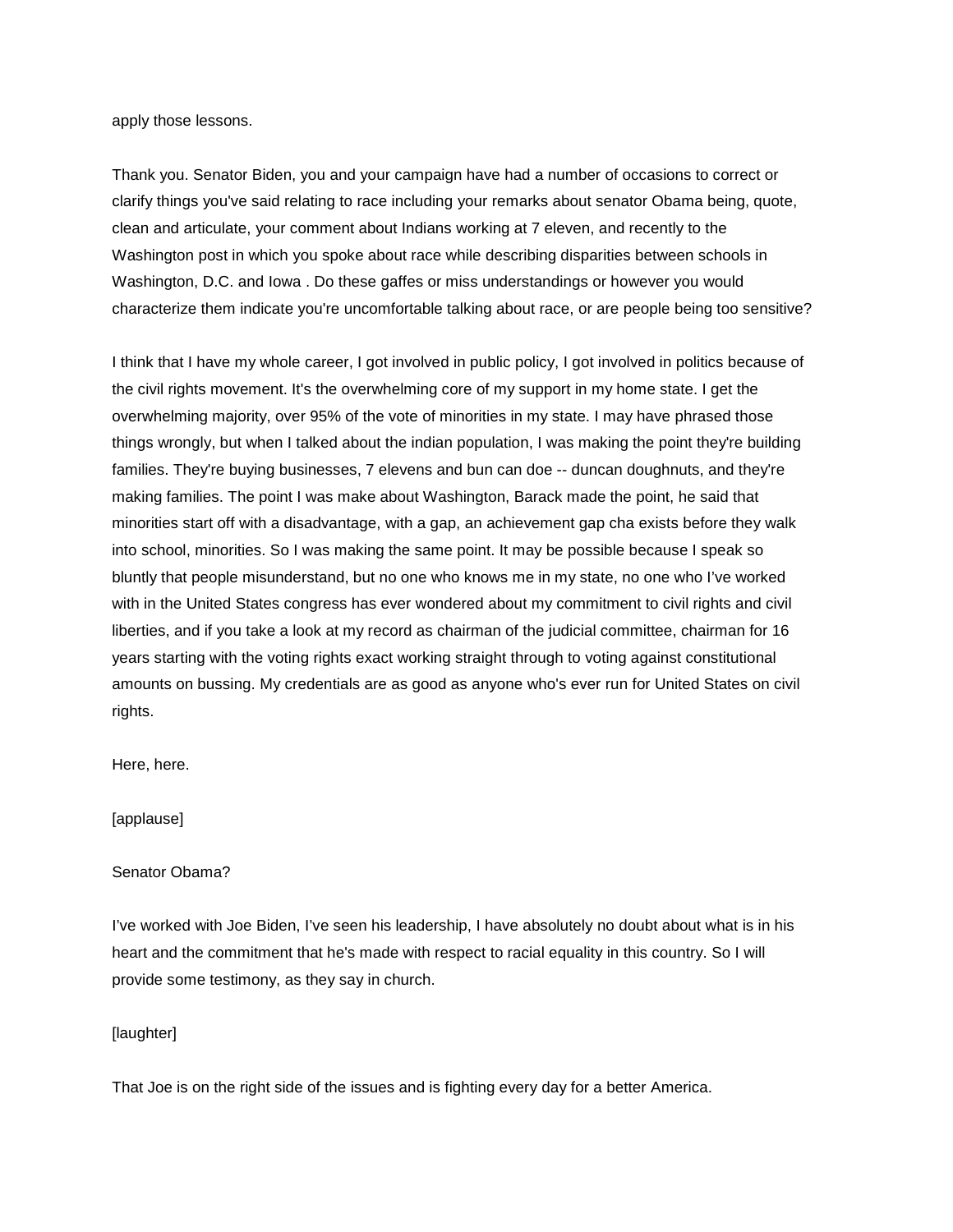Thank you. Senator Edwards, you've talked a lot about reducing the power of wealth and special interests in the country. The same groups often responsible for getting things done in Washington, too. How will you accomplish your again da after spending a lot of months calling these groups corrupt?

Here's what I believe. What I believe is that there are very well-financed insurance companies, drug companies, oil companies, some people argue that we're going to sit at a table with these people and they're going to voluntarily give their power away. I think it is a complete fantasy, it will never happen. I don't think anybody in America wants to see politicians fighting with each other. But I think they understand that we have an epic battle in front of us to do what needs to be done for all the American people. All the things we've talked about today, health care, attacking global warming, doing something about the tax policy that favors the richest Americans, doing something about our trade policy. Every single one of those things depends on winning this battle. We cannot do it if we don't win this battle, and all I would say is I've been fighting these people, big corporations, for 20 years in courtrooms and then in public life. I have been fighting them my entire life, and I have been winning my entire life. And if you want a fighter, to voters, to caucus goers, you're looking at somebody -- I'm 54 years old, who has spent his entire life engaged in this fight and winning this fight that we must win to be able to do the things we want to do for this country.

Thank you. Senator Dodd, you write in your book that you still struggle with the memories of when your father was censured by the senate in 1967 for alleged misuse of campaign money. How much are you motivated in your run for president by a desire to restore the Dodd family name that was hurt by the censure?

I'm motivated by my family because of their public service. About a week or two before my father passed away he was asked by a reporter if he'd do it all over again. I'll never forget hearing his answer, he said he'd do it again in a minute. Franklin Roosevelt's new deal, he said there's no other calling in life where you can do as much for as many people as you can through public service. Doctors only have so many patients, but a well-intentioned public servant can make a difference. That's my motivation, I want to carry that tradition on. That's why I'm running for president.

Thank you.

[applause]

Governor Richardson, you promote your experience as energy secretary among your credentials.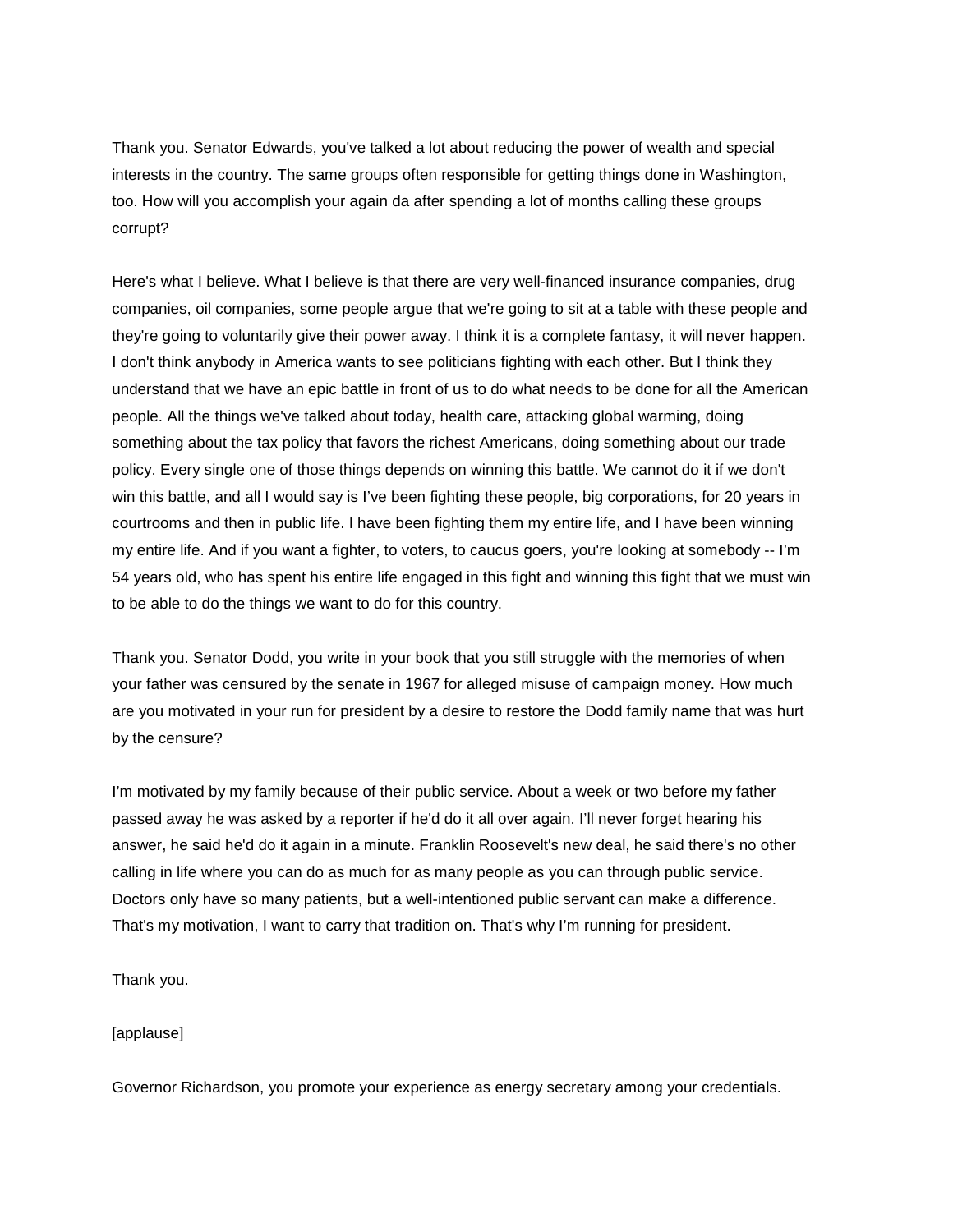During that time, though, there were serious questions about lax security at the country's national labs, allegations that scientist -- a scientist breached security at Los Alamos. You told Tim Russert in may we had some issues, but I think on the whole I was a good energy secretary. In this era when Americans are fearful about our national security, talk about that part of your resumé.

Well, and i, and I will add that in 25 years in public service there are probably many more other mistakes that I've made. But I want to say to you that the issue of protecting our nuclear secrets, he did plead guilty. I do feel that he was incarcerated in solitary confinement. This was wrong. I tried to change it, but I didn't work hard enough. The point is that we do have, in all of our lives as a congressman, as a U.N. ambassador, as a candidate, I've made a lot of gaffes, and I'm glad you didn't raise 'em.

#### [laughter]

But, you know, I'll stand, I'll stand behind my record as energy secretary. I brought compensation to workers that had -- and other contamination, I brought forth a renewable portfolio standard that says electricity has to be renewable in this country. There are some cases where I wish I'd been stronger, but I don't apologize for trying to protect our nuclear secrets, and we should have done a lot more.

Thank you. Senator Obama, you have Bill Clinton's former national security adviser, state department policy director, and navy secretarial among others advising you. With relatively little foreign policy experience of your own, how will you rely on so many Clinton advisers and still deliver the kind of break from the past that you're promising voters? [laughter]

I want to hear that.

[laughter]

Well, Hillary, I'm looking forward to you advising me as well.

[laughter]

#### [applause]

I want to gather up talent from everywhere. You know, we haven't talked too much about the war, but one of the points that I've tried to make during the course of this year during the campaign is I want to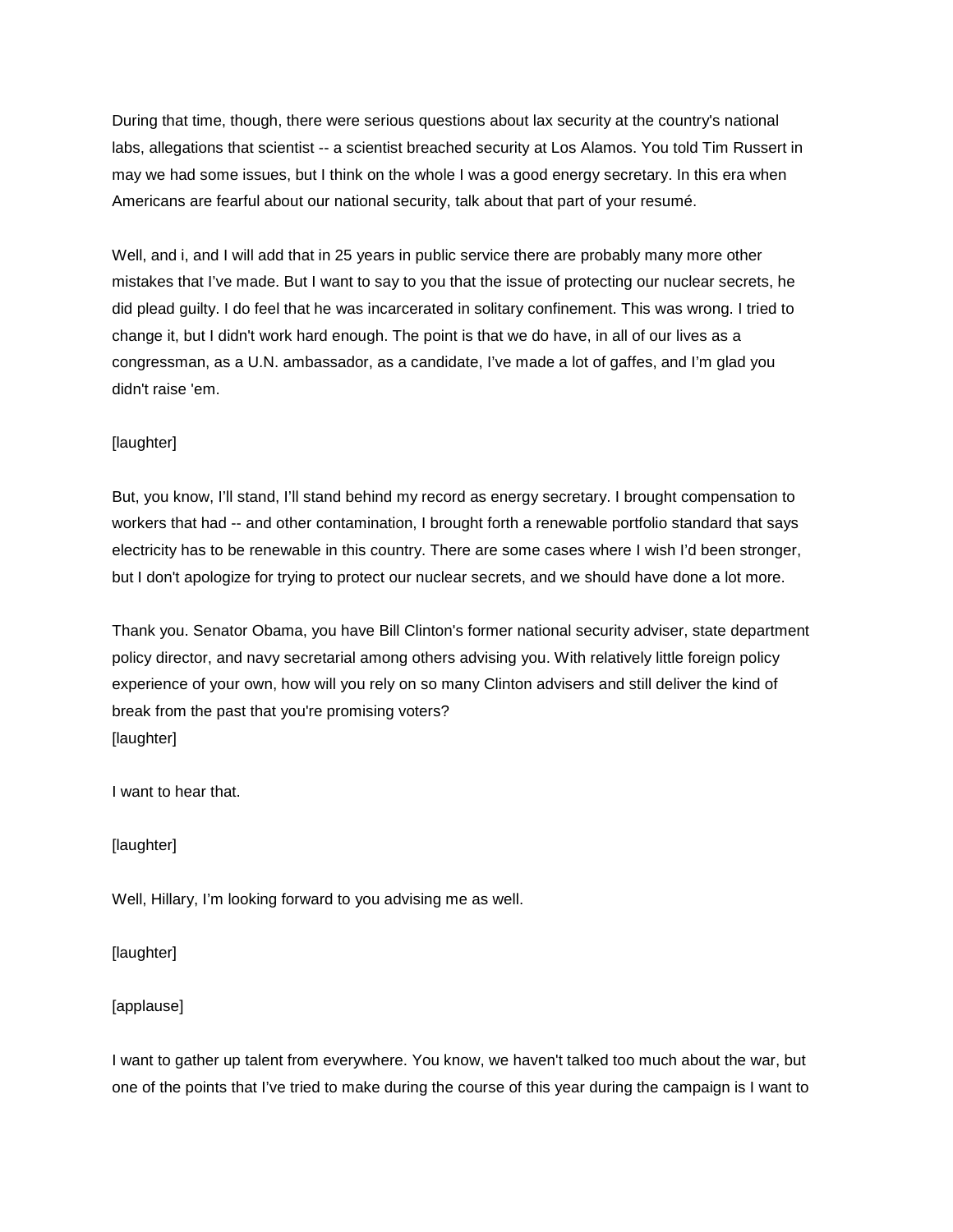change the mind set that got us into war. And because I think that since 9/11 we've had a president who essentially fed us a politics of fear. And distorted our foreign policy in profound ways. And I think that there are a lot of good people in the Clinton years, the carter years, George bush one who understand that our military power is just one component of our power, and I revere what our military does. And I will do whatever it takes as commander in chief to keep the American people safe. But I know part of keeping us safe is restoring our respect in the world. And I think those advisings me - advising me agree with that. Initiating contacts with Muslim leaders around the world, doubling our efforts in terms of foreign aid, all those are designed to create long-term security by creating longterm prosperity around the world.

Thank you. Time is getting a little short, now, so the answers to these questions will need to be 30 seconds or less. As president would you use signing statements to assert that certain acts of congress conflict with your interpretation of the constitution and your obligation to enforce those laws? Senator Clinton, 30 seconds.

I would use them the way presidents before this president used them. They were used to clarify the law, to perhaps make it more coherent with other laws that had been passed, and then along came president bush. He's used them as essentially a form of veto. He did it to a piece of legislation I passed where I said if you're going to have a fema director, it should be somebody with experience handling emergencies.

#### [laughter]

I know. We actually had to pass it there us the congress. And when George bush signed the Bill, he used a signing statement to say I don't have to follow that unless I choose to. So let's quit with all the of the perversion of the constitution and the rule of law, let's get back to what presidents did in both parties and hopefully remove the legacy of George w. Bush.

# Senator Edwards, 30 seconds on that.

Well, it's true that bush has not only in the use of signing statements but in every conceivable way expanded the executive power. And this is not the way our founding fathers intended this government to operate. And what I will do is go back to the way signing statements have been used historically. And on top of that, I'm going to make absolutely certain that our three branches of government are, in fact, co-equal. We don't have a royal presidency, we don't have a king of the United States, whatever George bush thinks, he is not king. And it's important for the American people to understand that their president respects them and understands that the oval office and the white house and the presidency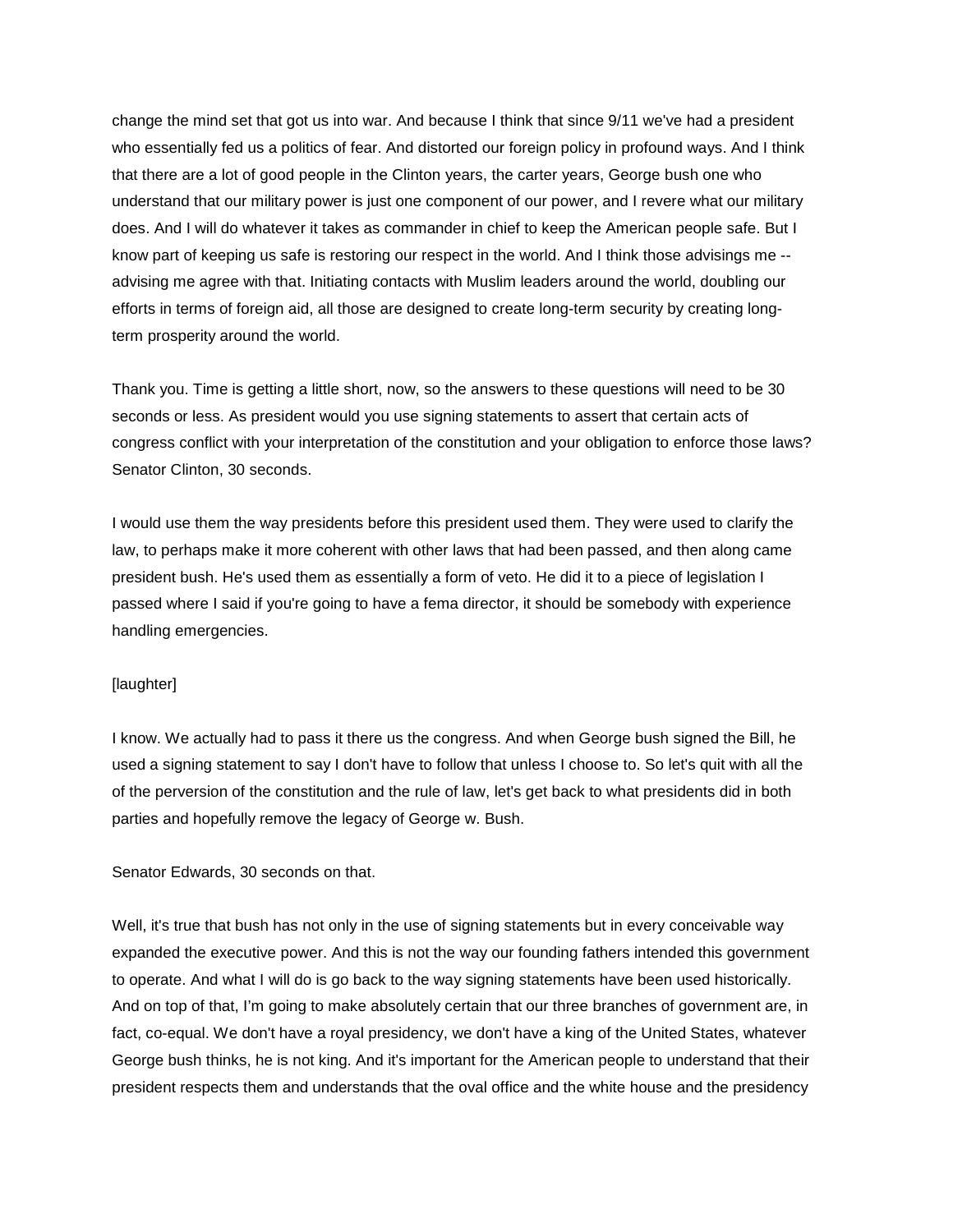doesn't belong to one person. It belongs to the American people.

Thank you. Well, we're all about to get the hook, so I'm going to get us down to the end. Tell us your new year's resolution for 2008. We're going to start with senator Clinton and just go down the line, and you have 30 seconds.

Well, my new year's resolution is multipart, as you might guess. You know, I have a lot of things I think about resolving, and, you know, there are personal sides to it. Obviously spending time with my family, trying to do what some of my colleagues do religiously, and that's exercise. But I'm also resolved to do the very best job I can in this campaign. To rebuild the optimism and confidence of the American people, to run a campaign that Democrats can be proud of and that independents and republicans can support and then to go into the white house with the country behind me andhead to serve. -- ready to serve.

Thank you, senator Edwards.

To remember that in the midst of political hoopla the glorification of politicians and presidential candidates that somewhere in America tonight a child will go to bed hungry, somewhere in America tonight a family will have to go to the emergency room and beg for health care for a sick child, that somewhere in America today a father who's worked for 30 or 40 years to support his family will lose his job, and that that's what's at stake in this election. What's not at stake are any of us. All of us are going to be just fine no matter what happens in this election. But what's at stake is whether America is going to be fine.

#### Senator Dodd?

Well, again, the motivation of standing before you today and running for the presidency. I want to see our country regain its optimism, a sense of hope about its future, I want to see us regain our moral authority around the world. I'm deeply saw saddened that we've moved from a generation where the word Nuremburg used to mean something. Obviously spend as much time as you can with your family, and lastly, that Iowa ns caucus, and you caucus correctly on January 3rd.

[laughter]

Who was that for, chris?

[laughter]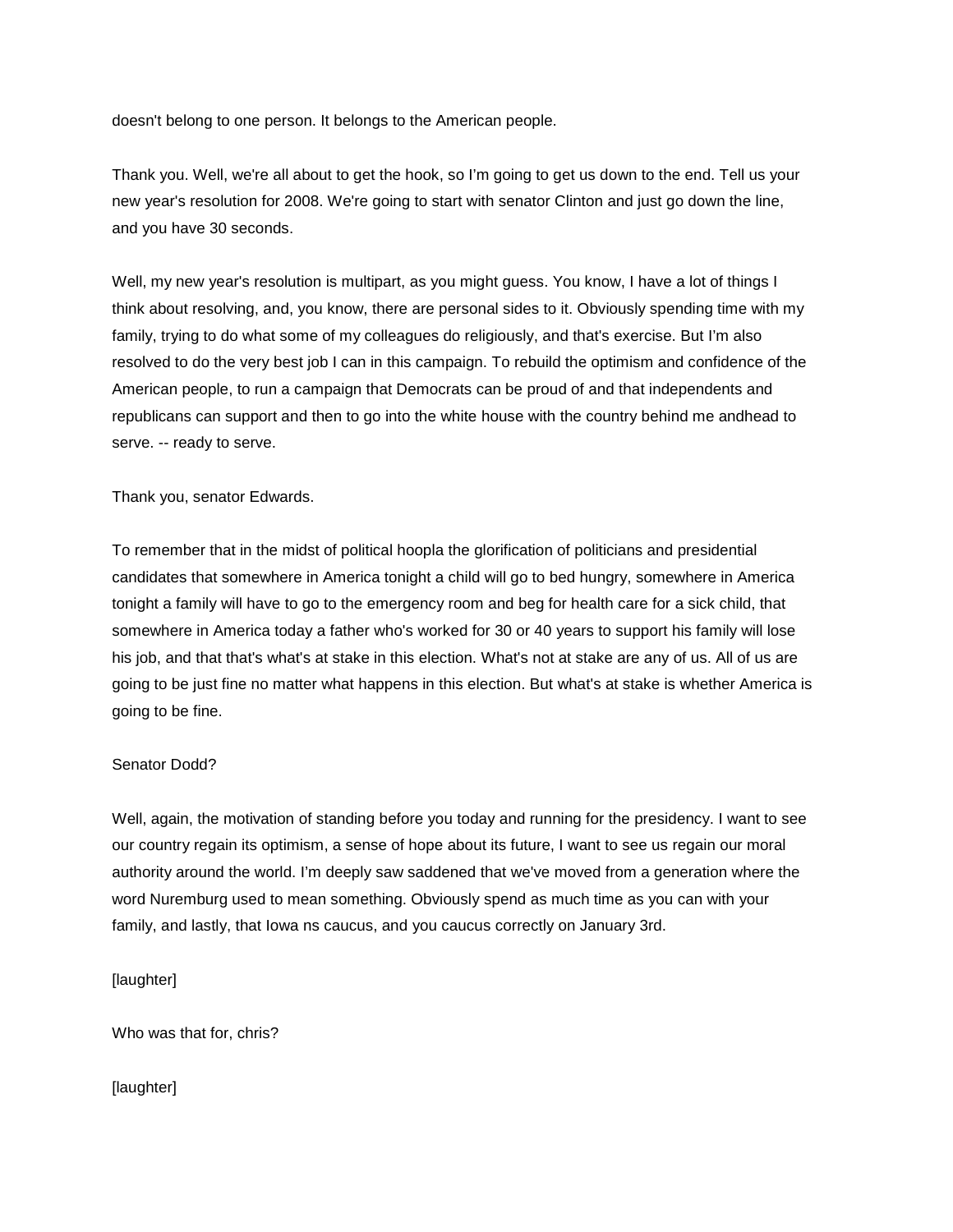#### Governor?

Well, my new year's resolution is one that I have every year, and that's to lose weight, and I'm going to do it again.

#### [laughter]

But, you know, that's on a personal level. I wish, this is what I wish, I wish that the congress and the president end their dysfunctional relationship and address the problems that affect this country, health care, ending the war, torture, you know, energy. It just seems that everything they do, nothing ever happens. And my last request ask that I -- request is that I continue to stay positive. I think we should as democratic candidates stay positive, be optimistic, not tear each other down.

#### Thank you.

The American people want to see us together debating the may major issues affecting the country.

Thank you, senator Biden.

I make the same one every year, remember where I came from. You know, everything can, your whole life can change in a split second. Things are always beyond your control, and I just, I every year make a resolution to try to remember what it was like when things were really bad so that I enjoy, treat my family, treat my colleagues, treat everybody the way they should be treated when things are good. But just remember, remember where you came from.

#### Thank you. Senator Obama?

Well, I want to be a better father, be a better husband, and I want to remind myself constantly that this is not about me. What I'm doing today. It's an enormous strain on the family, and yesterday I went and bought a Christmas tree with my girls. And we had about two hours before I had to fly back to Washington to vote. And the only reason that is worth that sacrifice is if somehow my participation in public life is having a broader impact on their lives and the lives of children all across the country. And so I have to constantly remind myself not to be timid, not to be distorted by the fears of losing in order to make a real difference in the lives of the American people.

Thank you. We're going to have one last question before we close, and we'll go back down the line.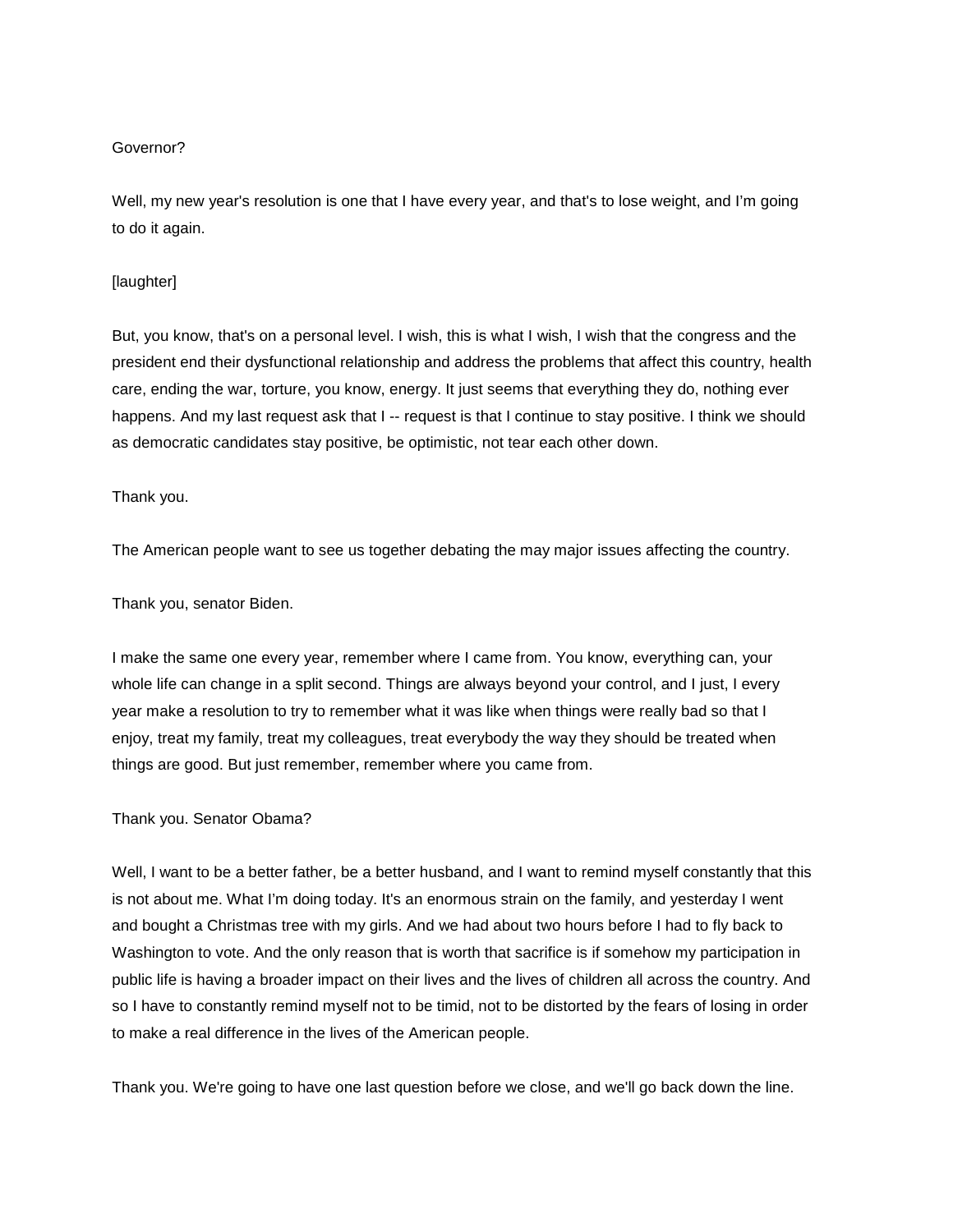You all have spent an extraordinary amount of time in Iowa , and there is a lot of debate about Iowa 's role in this process. What are the lessons from Iowa ? 20 seconds, senator Clinton.

Well, I want to thank the people of Iowa because it's been a wonderful experience for me. I've eaten my way across the state.

# [laughter]

Had a great time at the state fair, and I through the intimacy, the personal connection, the relationship building that I've experienced over this last year has just been extraordinary for me. And I will never forget the people of Iowa , and I hope that –

# Thank you.

I will be a good president for those people who believed in me.

Twenty seconds, senator Edwards.

Well, the Iowa caucuses are crucial for a simple reason, because instead of seeing us for a few seconds on television, they see us up close in their living rooms and in town hall meetings which means they can judge what they believe is crucial to the next president which is having somebody who's honest and sincere and can be trusted, and having someone who's driven in their gut by the fight to make sure that every single American gets the same opportunity in this country. Thank you. Senator Dodd?

Well, aside from enjoying everything on a stick from the state fair –

# [laughter]

I love the independence and the notion that Iowa ns I think at this time and historically as well make up their own minds. They're being told all the time deciding what you're going to do on a caucus night, and you have proven over and over and over again you make up your own minds, and that's a good thing for America.

# Thank you. Governor?

Well, I've studied the history of the Iowa caucuses. You like underdogs.